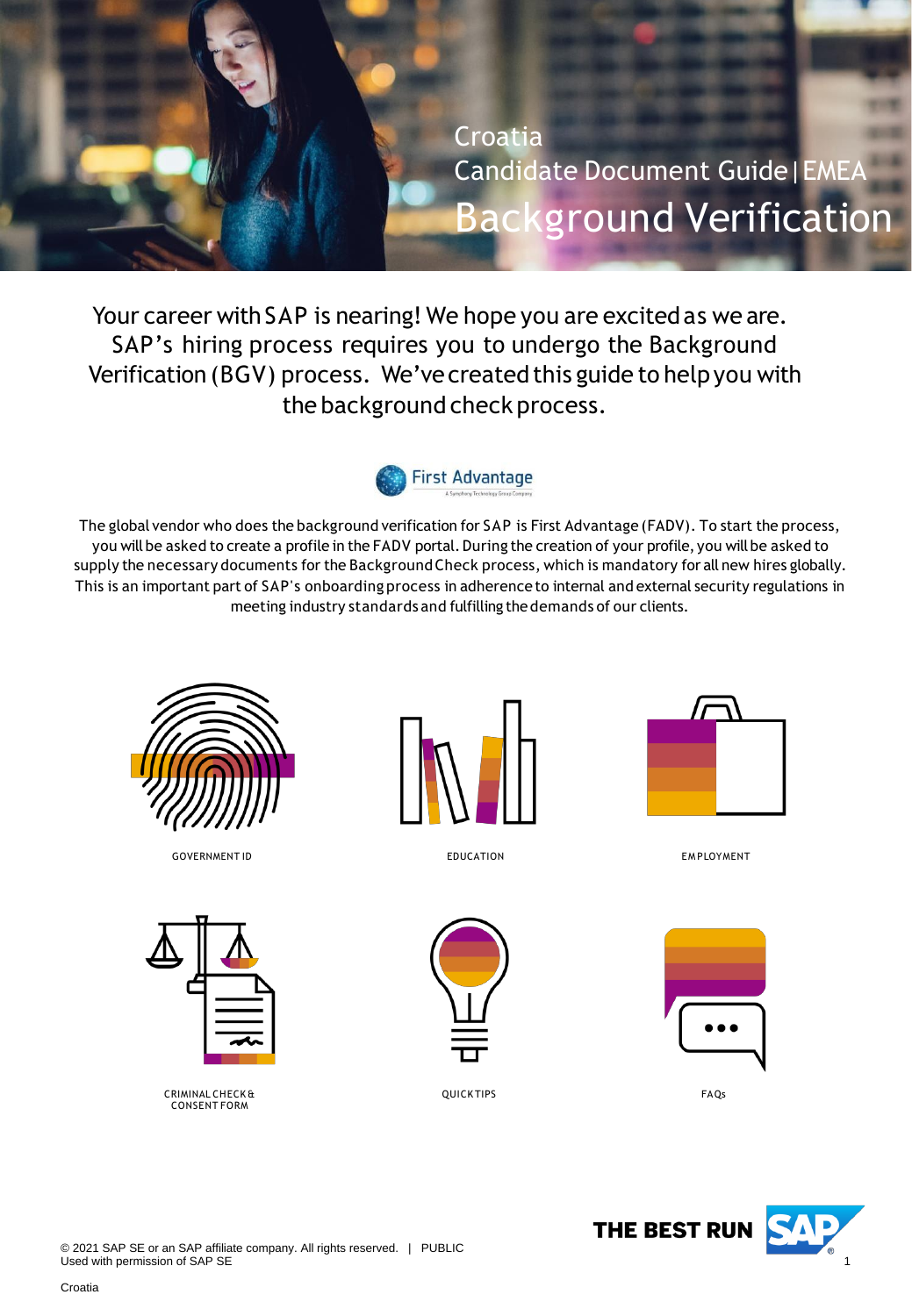

### Government ID

There are several valid IDs that are acceptable per country. It is best to provide your passport ID page as this is accepted globally. The document must contain your full date of birth. Month and/or year only will not be accepted. In addition, kindly ensure when submitting your ID for your background check profile, that you select the country where the corresponding identification was issued.

Kindly refer to the **[Appendix](#page-9-0)** for the list of all acceptable Government IDs available in your country.

Please prepare a copy of either one of the following:

- ✓ Passport ID Page
- Front and Back copy of your National ID card
- ✓ Front and Back copy of your Driving Licence



[Back](#page-0-0)



### Education

Kindly make sure that you provide information and documents for your HIGHEST EDUCATION. In certain countries, you may also be required to provide an ID document, however, this is dependent on the institute. A passport or local ID document will suffice for this part of the process.

Please prepare a copy of either one of the following:

- Degree Certificate
- **Transcripts**
- Marksheet



[Back](#page-0-0)



### Employment

Your employment from 7 years back are verified during the background check process. This is the same for all countries globally. It is best to provide documents which states your **position** and **dates of employment**.

**Note that it is imperative to cluster together all legal entities and subsidiaries in case you elect for a Present Employer not to be contacted (e.g., SAP SE, SAP Philippines, SAP Singapore, SAP Ariba, should all be listed as SAP). This is to ensure that First Advantage will not contact your Present Employer as they will strive to contact any employment that is marked as Former.**

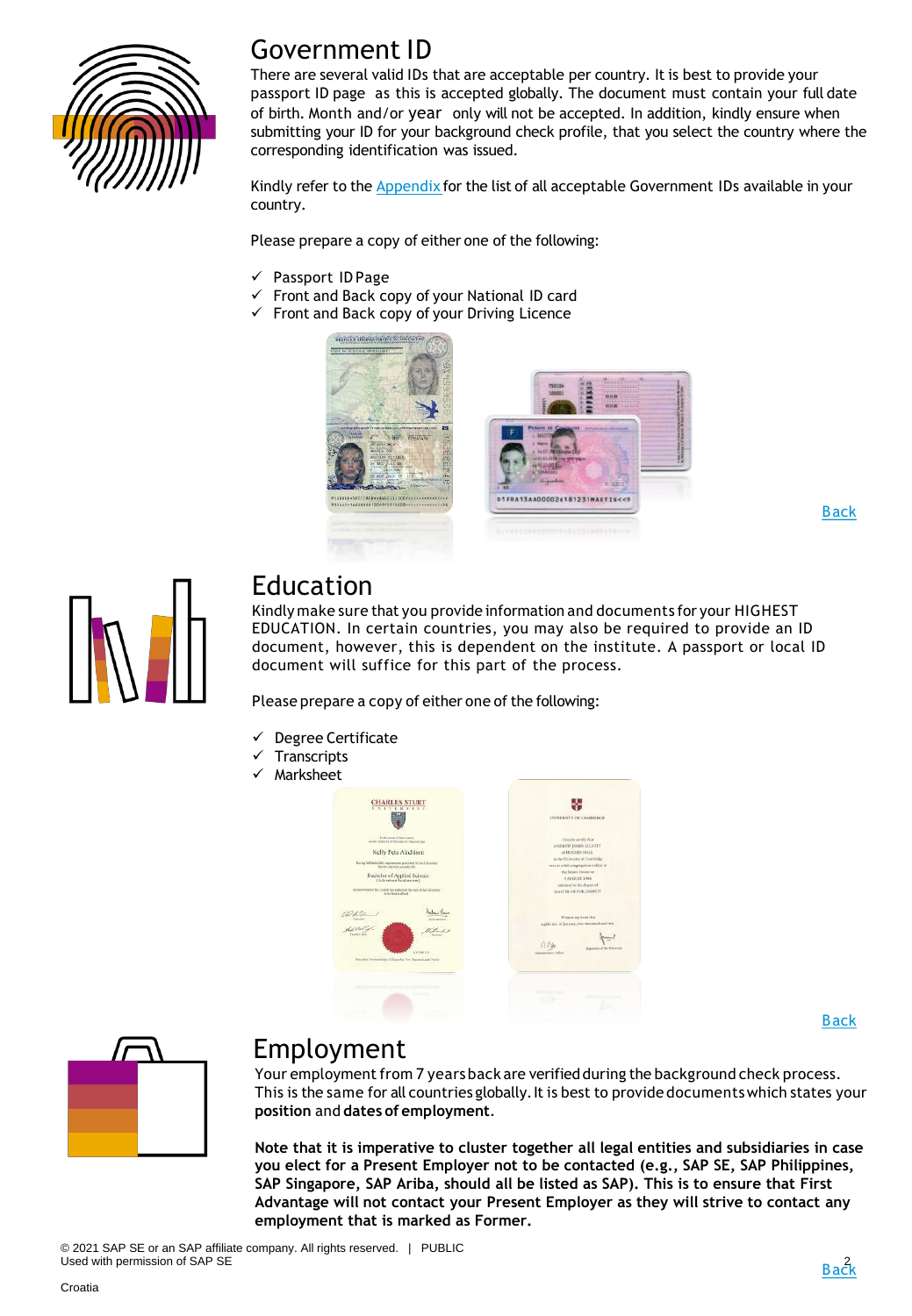

### Employment (continuation)

It is highly recommended to prepare a copy of following documents before proceeding:

- ✓ Employment Certificate/Relieving letter certifying job designation and dates of tenure
	- Job offer letter + Appointment letter (for current position) + Latest pay stubs (3 months at least)
	- $\checkmark$  Government-issued documents (i.e. provident fund records, SS contribution records, housing fund records, tax documents with company name)

Should you be unemployed, self-employed, in an unpaid internship or in school during the timeline, these are all options which you can choose from the drop down.

[Back](#page-0-0)



# Criminal Check and Consent Forms

If your position requires,FADV will conduct a criminal background check. In order to prevent delays, please ensure you provide complete addresses, including door number, street name and/or landmarks and postal code. You will also be required to provide your Father's full name.

[Back](#page-0-0)



# Quick Tips

- 1. Make sure that the information you provide in your FADV profile matches the information in your CV / resume.
- 2. Provide all documents you can during profile creation.
- 3. Provide all information necessary for the check such as your highest education,your address from 7 years ago to present, employment experience from 7 years ago to present, etc.
- 4. Please make sure that all documents provided in the system are clear, colored, & uncut(all 4 sides are visible). The following conditions must be met:
	- ✓ A good qualityimage 300dpi (scanning) or 5 megapixels (camera/smartphone)is a suggested minimum.
	- $\checkmark$  File size should not exceed 6MB.
	- $\checkmark$  File format should be JPG, PNG, or PDF.
	- $\checkmark$  The copy or scan cannot be blurred, fuzzy, or cropped in any way.
	- $\checkmark$  The document must contain your full date of birth. Month and/or year only willnot be accepted.
	- $\checkmark$  Do not manipulate the document in any way. For example, do not make a copy of the document and the cut it into the shape of an ID. This type of document will be rejected.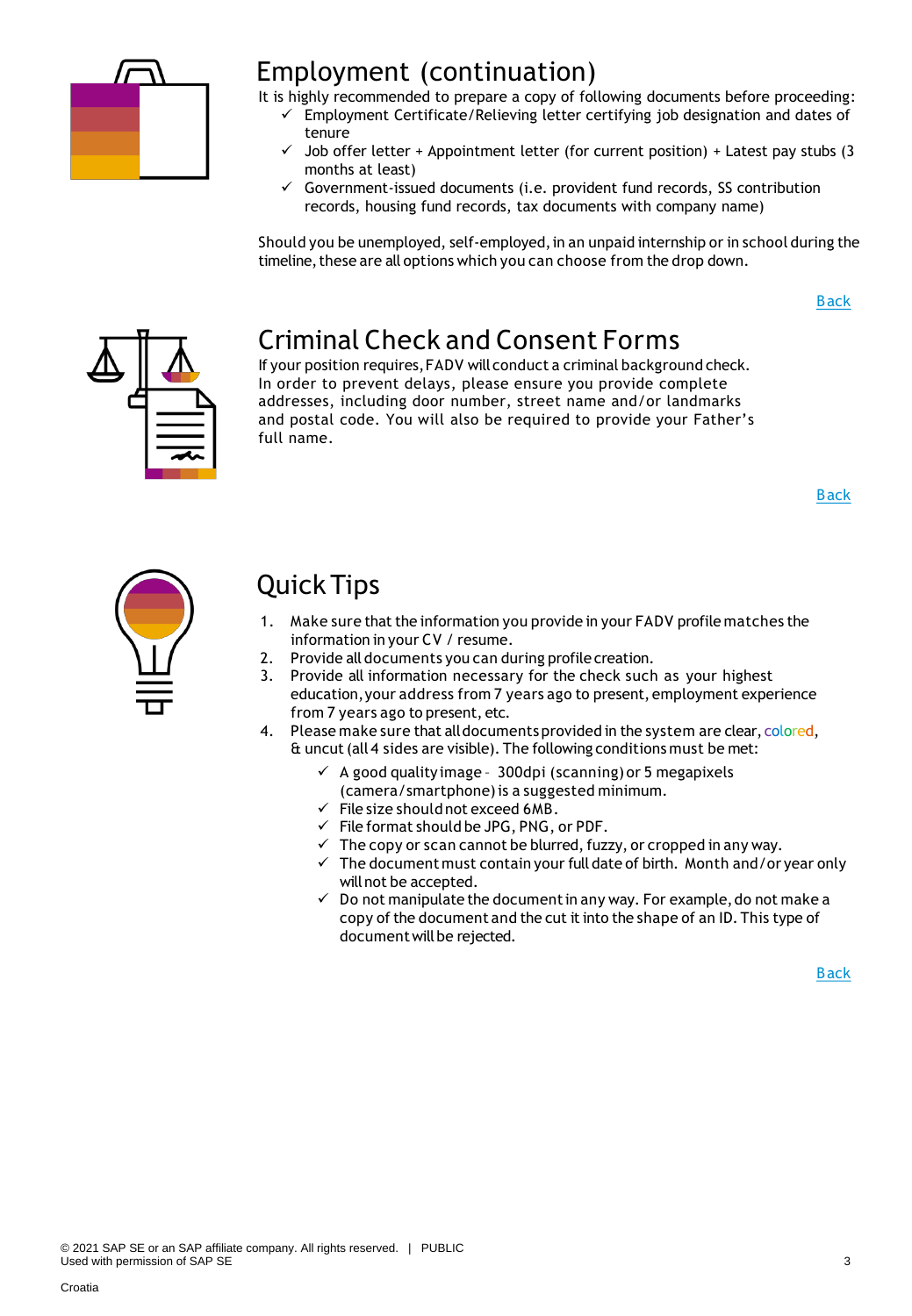

# FAQs

- What information is needed from me?
	- ❑ Personal Information
		- ❑ Government identificationnumbers
		- ❑ Personal details (FullName, Name in local characters, Date of Birth, contact number, e-mail address, Alias/es)
	- ❑ 7-year Address History
	- Highest Educational Attainment if you're currently completing your Master's Degree, you must provide your Bachelor's Degree details.
	- ❑ 7-year EmploymentHistory
- 2. Why am I getting emails asking for more documents when I already provided this during profile creation?
	- ❑ The documentprovided could be unclear or cut.
	- ❑ Not all pages of the documentwere provided.These missing pages should be submitted.
	- ❑ The provided documentis not a validdocument as per FADV guidelines.
	- ❑ FADV was not able to verify the check based on the information and/or documents provided during profile creation.
- 3. How to fillout your profile: country to indicateon the first stage of profile creation

Please indicate your current country of residence not your country of hire.

Should you indicate the wrong country ofresidence, please reach out to the Recruitment Operations – Background verification team via [sapbackgroundverification@sap.com](mailto:sapbackgroundverification@sap.com) for assistance.

| <b>SAP Welcomes You</b>                                                                                                                                                                                                                                                                                                                                                                                                                                    |                                                                                                                 |                                                                                                                                                                                                                                                                                            |  |  |  |  |
|------------------------------------------------------------------------------------------------------------------------------------------------------------------------------------------------------------------------------------------------------------------------------------------------------------------------------------------------------------------------------------------------------------------------------------------------------------|-----------------------------------------------------------------------------------------------------------------|--------------------------------------------------------------------------------------------------------------------------------------------------------------------------------------------------------------------------------------------------------------------------------------------|--|--|--|--|
| Congratulations on your new position with SAP!                                                                                                                                                                                                                                                                                                                                                                                                             |                                                                                                                 |                                                                                                                                                                                                                                                                                            |  |  |  |  |
| Advantage site!                                                                                                                                                                                                                                                                                                                                                                                                                                            | As you have been already informed by SAP, we, First Advantage (FADV), would like to welcome you to our Direct   |                                                                                                                                                                                                                                                                                            |  |  |  |  |
|                                                                                                                                                                                                                                                                                                                                                                                                                                                            | In the following steps you will find the Information Notice where we explain how we process your personal data. |                                                                                                                                                                                                                                                                                            |  |  |  |  |
| The process:                                                                                                                                                                                                                                                                                                                                                                                                                                               |                                                                                                                 |                                                                                                                                                                                                                                                                                            |  |  |  |  |
| . Please review the information pane which will appear at the top of each form. Each information pane provides<br>you with specific instructions for that form. You will not be able to change the information provided for your<br>background screening after the application has been submitted.<br>- Once you have completed all the required information, you must click "Submit Application" button in order for<br>your application to be submitted. |                                                                                                                 |                                                                                                                                                                                                                                                                                            |  |  |  |  |
|                                                                                                                                                                                                                                                                                                                                                                                                                                                            | NOTE: 'Country of Residence' should be the country of your current address.                                     |                                                                                                                                                                                                                                                                                            |  |  |  |  |
| Links:                                                                                                                                                                                                                                                                                                                                                                                                                                                     |                                                                                                                 |                                                                                                                                                                                                                                                                                            |  |  |  |  |
| https://www.fadv.com/privacy-policy.aspx                                                                                                                                                                                                                                                                                                                                                                                                                   |                                                                                                                 |                                                                                                                                                                                                                                                                                            |  |  |  |  |
| https://www.fadv.com/legal-privacy-quarantee.aspx                                                                                                                                                                                                                                                                                                                                                                                                          |                                                                                                                 |                                                                                                                                                                                                                                                                                            |  |  |  |  |
| https://www.fadv.com/                                                                                                                                                                                                                                                                                                                                                                                                                                      |                                                                                                                 |                                                                                                                                                                                                                                                                                            |  |  |  |  |
|                                                                                                                                                                                                                                                                                                                                                                                                                                                            |                                                                                                                 |                                                                                                                                                                                                                                                                                            |  |  |  |  |
| Profile ID:<br>*Country Of Residence                                                                                                                                                                                                                                                                                                                                                                                                                       | <b>XVIGF6LIXC</b>                                                                                               |                                                                                                                                                                                                                                                                                            |  |  |  |  |
| *Create Password                                                                                                                                                                                                                                                                                                                                                                                                                                           |                                                                                                                 | <b>New password requirements</b><br>Must contain at least 3 of the<br>following 4 types of characters:<br>Upper case letter A-Z<br>Lower case letter a-z                                                                                                                                   |  |  |  |  |
| *Re-enter Password                                                                                                                                                                                                                                                                                                                                                                                                                                         |                                                                                                                 | Digit 0-9<br>Symbol !@#\$%^&*()_+<br>Must contain at least 8 characters<br>Cannot contain three (3) of the<br>same character in succession                                                                                                                                                 |  |  |  |  |
| * Security Question                                                                                                                                                                                                                                                                                                                                                                                                                                        |                                                                                                                 | Please select either a standard                                                                                                                                                                                                                                                            |  |  |  |  |
| *Answer                                                                                                                                                                                                                                                                                                                                                                                                                                                    |                                                                                                                 | question, or provide your own<br>custom security question, and<br>answer. You should choose a<br>question that only you know the<br>answer to. If you forget your<br>password you will be prompted to<br>answer the security question you<br>supplied or selected to enable your<br>login, |  |  |  |  |

© 2021 SAP SE or an SAP affiliate company. All rights reserved. | PUBLIC Used with permission of SAP SE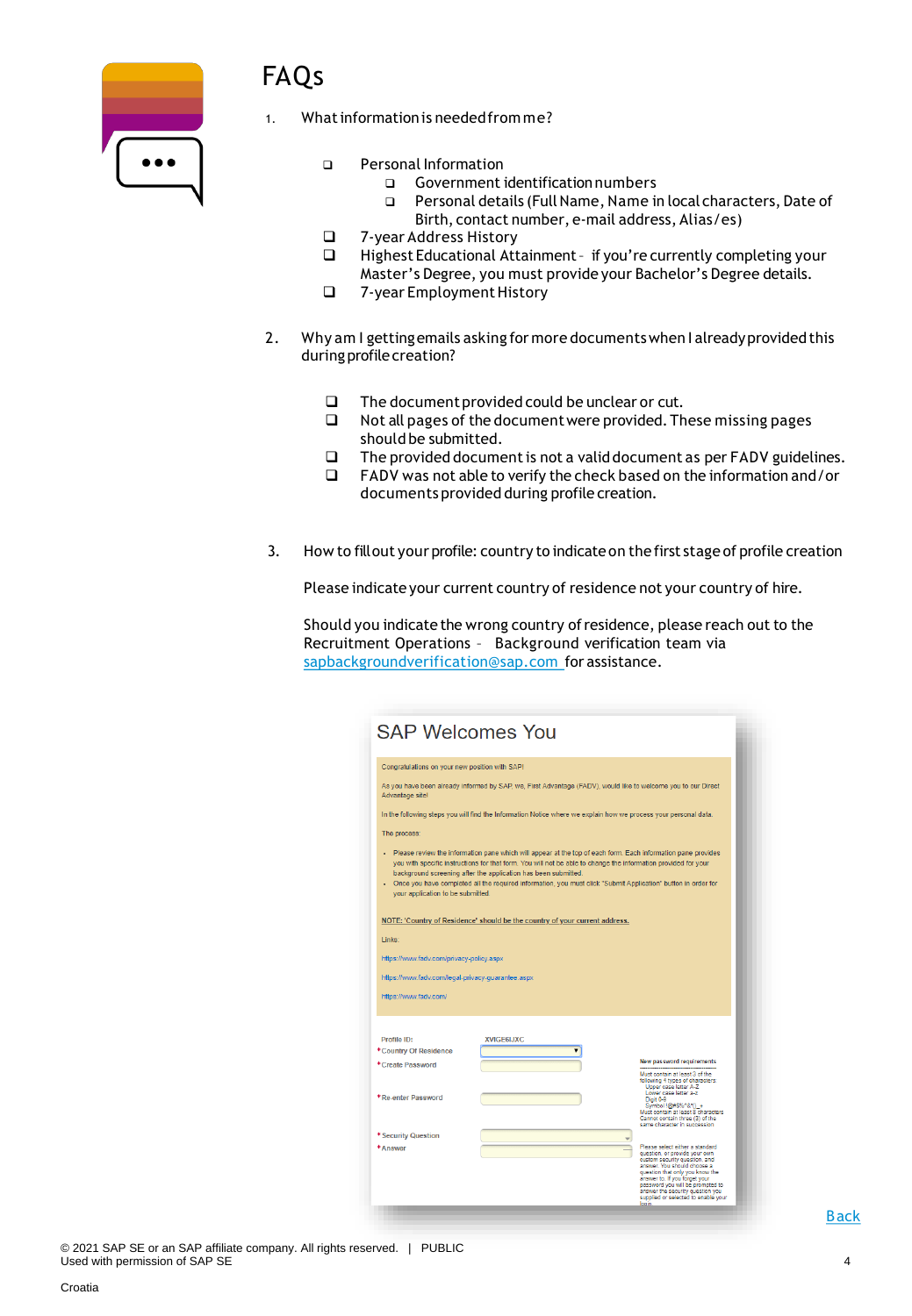



4. How to fillout your profile: employment section of profile to cover gaps in employment

You will be asked to fill in gaps for the 7-year employment history requirement. During this gap, you could still be in school or unemployed. On the employment details, you will first be asked of the EMPLOYMENT TYPE. Your options would be the following:

- ❑ Current Employer
- ❑ Former Employer
- ❑ Self Employed
- ❑ Not Employed
- ❑ In school
- ❑ Unpaid Internship

| Country                     |                                | $\overline{\mathbf{v}}$                |
|-----------------------------|--------------------------------|----------------------------------------|
| *Employment Type            | --                             | Permission to Contact ○ Yes ○ No@<br>▼ |
| From                        | --<br><b>Current Employer</b>  | YY)                                    |
| To                          | <b>Former Employer</b>         | (MMYYYYY)<br>$p$ day<br>To             |
| Job Type                    | Self Employed<br>Not Employed  | $\sqrt{9}$                             |
| Employer                    | In School<br>Unpaid Internship |                                        |
| Address 1                   |                                |                                        |
| Address 2                   |                                |                                        |
| City                        |                                |                                        |
| Region                      |                                | v                                      |
| <b>ZIP Code/Postal Code</b> |                                |                                        |
| Phone                       |                                | Extension                              |

- 5. How to fill out your Current Employment information to address the following concerns:
	- ❑ My Current Employer is also my Former Employer
	- ❑ My Current Employer should not be contacted immediately/at all during the verification period.

**Kindly ensure to follow the instructions below as our vendor will strive to reach out to any employment that is listed permissible to contact.**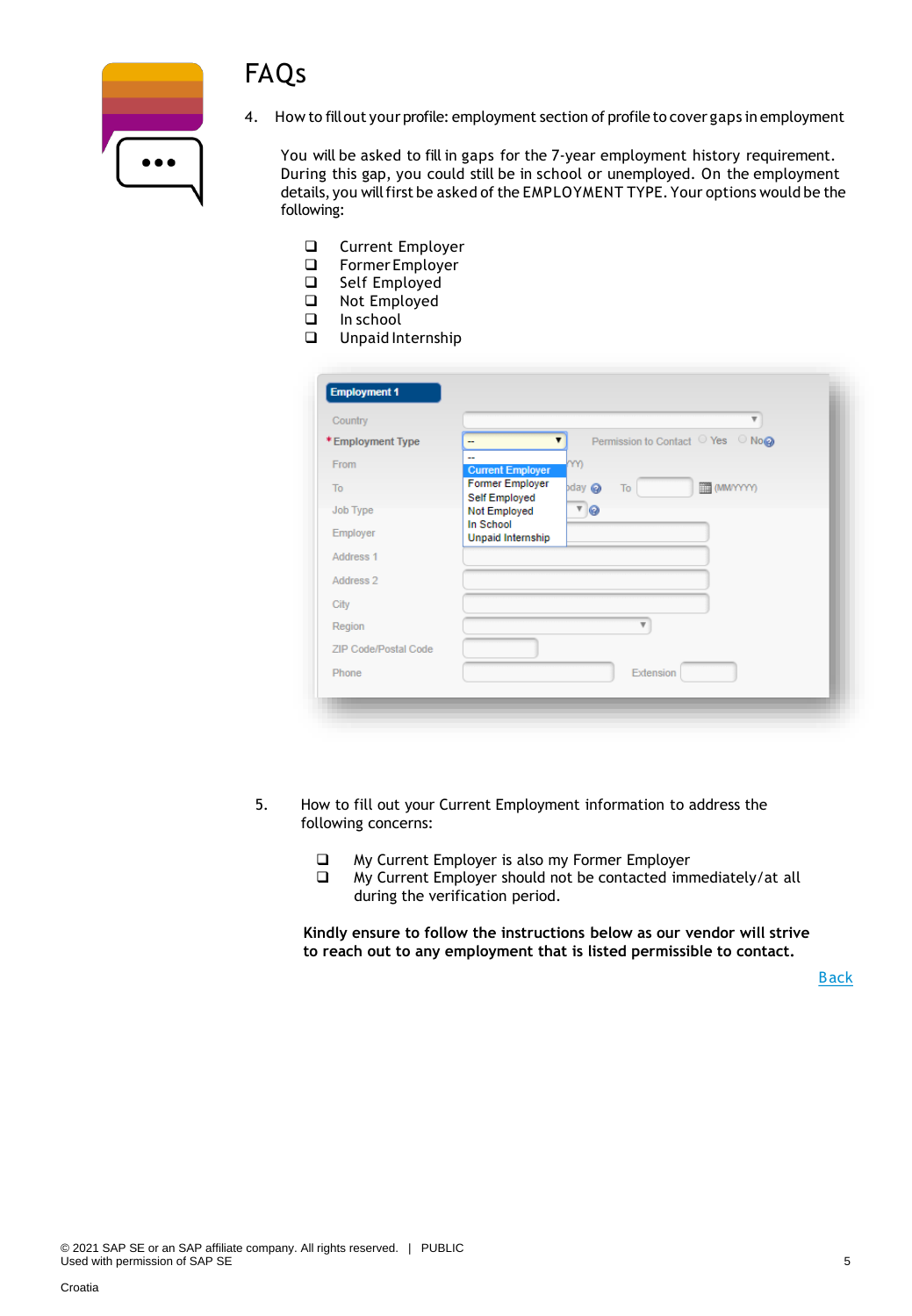Please follow the instructions below carefully:

A. Enter your Present Employment details.

**IMPORTANT:** Please indicate whether or not your current or present employer can be contacted during the verification process. If you choose not to, please select "**NO**" in the Permission to Contact section. You will still, however, be asked to provide your current/present employer's details for records purposes.

| Wektome: Andy TestDA |                                                                                                                                                                                                                                                                                                                                                                                                                                                                                                                                                                                                                                                                                                                                                                                                                                                                                                                                                                                                                                                                                                                                                                                                                                                                                                                                                                                                                                                                                                                                                       | Leg Out |
|----------------------|-------------------------------------------------------------------------------------------------------------------------------------------------------------------------------------------------------------------------------------------------------------------------------------------------------------------------------------------------------------------------------------------------------------------------------------------------------------------------------------------------------------------------------------------------------------------------------------------------------------------------------------------------------------------------------------------------------------------------------------------------------------------------------------------------------------------------------------------------------------------------------------------------------------------------------------------------------------------------------------------------------------------------------------------------------------------------------------------------------------------------------------------------------------------------------------------------------------------------------------------------------------------------------------------------------------------------------------------------------------------------------------------------------------------------------------------------------------------------------------------------------------------------------------------------------|---------|
|                      | livene: O lates O linear O leagues<br><b>Crack</b><br><b>December</b><br><b>SAMP</b><br>Palle<br>stream.                                                                                                                                                                                                                                                                                                                                                                                                                                                                                                                                                                                                                                                                                                                                                                                                                                                                                                                                                                                                                                                                                                                                                                                                                                                                                                                                                                                                                                              |         |
|                      | Instructions<br>Employment<br><b>Seve New</b><br>Figures at 122415 except<br>Reported for any research to a policy.<br>assess became we want to.<br>The general Leasenstady away por<br>Employment<br>you happen to the power or creator.<br>connection busine internat: however, you<br>Please complete your full employment history for the past seven (?) years and provide the contact definiti of your HR<br>mig a bit save your empire (interpre-<br>en treb nomine Softion<br>or Payrol department. If this is not available, glease provide the information of your former line manager, and note that<br>base.<br>FACY will still by to proceed in contacting the respective departments per the acadatie numbers and Ared prior to<br>deletting to your stated contact person:<br>tare train is set in set of<br>for consideration classified to analysis to a state from the same figure of the state of the state of the material control of the state of the state of the state of the state of the state of the state of the state of the s<br>INFORTABLE You will need to indicate whather or not your oursest amployer can be contacted. If you choose<br>"fee", your current employer may be contacted immediately. If you held different positions within your carrent<br>company, please make sure to include them in the present employment section, as FA2V will strive to contact<br>dot or any hour of the program bar.<br>East of the pay of the logist houghts<br>any employment marked as "farmer".<br>to a specific tarrs. |         |
|                      | If you do not have any volk experience or you are not currently versityed, you may choose first Employed in the<br>Retriebuse the Combine's content<br>Employment Type: If you held a paid internet ip, please choose "Former Employer".<br>in hard of this pine ago.<br>Engloyment 1                                                                                                                                                                                                                                                                                                                                                                                                                                                                                                                                                                                                                                                                                                                                                                                                                                                                                                                                                                                                                                                                                                                                                                                                                                                                 |         |
|                      | UNITED HAVECOM<br>"County<br><b>Exsec</b><br>* lispon<br>Current Entatives #   * Permission to Cardia   C Yes # Reg)<br>* Drainyment Type<br>Full me Employee 7 @<br>Jidi Type<br>First Advertising<br>* Employer                                                                                                                                                                                                                                                                                                                                                                                                                                                                                                                                                                                                                                                                                                                                                                                                                                                                                                                                                                                                                                                                                                                                                                                                                                                                                                                                     |         |
|                      | *Address 1<br>Address 2<br>Coktester<br>*Cty<br>ZP Code/Poital Code<br>Phota<br>Estatean                                                                                                                                                                                                                                                                                                                                                                                                                                                                                                                                                                                                                                                                                                                                                                                                                                                                                                                                                                                                                                                                                                                                                                                                                                                                                                                                                                                                                                                              |         |
|                      | <b>Job/Position Details</b>                                                                                                                                                                                                                                                                                                                                                                                                                                                                                                                                                                                                                                                                                                                                                                                                                                                                                                                                                                                                                                                                                                                                                                                                                                                                                                                                                                                                                                                                                                                           |         |
|                      | Operations<br>Department<br>Salary Currency<br>Starting Pay<br>Pay Type :-<br>ï<br>Current Pay<br>Pay Type -<br>Line Manager<br>*Contact                                                                                                                                                                                                                                                                                                                                                                                                                                                                                                                                                                                                                                                                                                                                                                                                                                                                                                                                                                                                                                                                                                                                                                                                                                                                                                                                                                                                              |         |

B. Add your Current Position and indicate your start date.

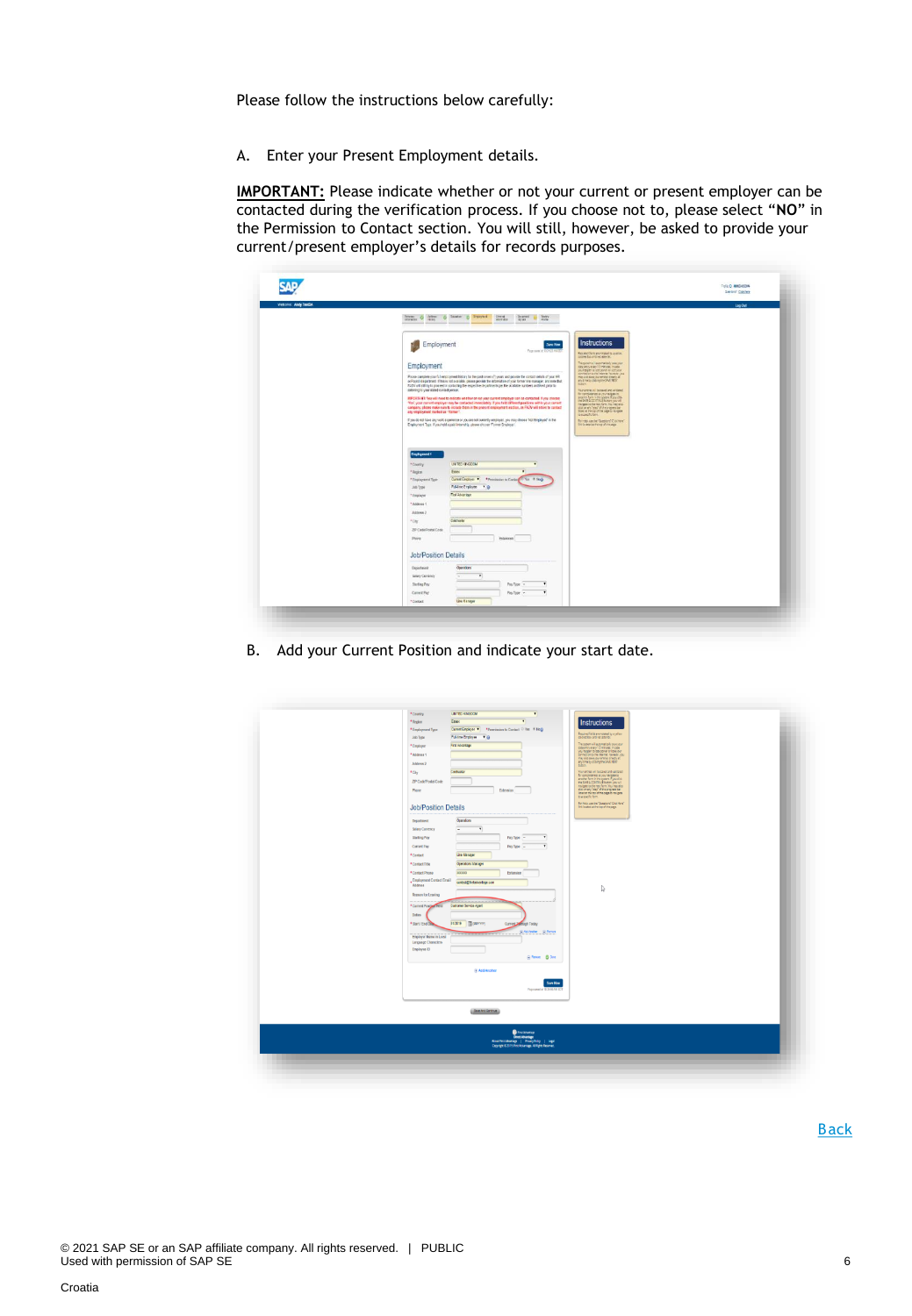C. Next, you'll need to select "**Add Another**" if you've held different positions within your current company (**Note: please include all subsidiaries or legal entities**). **It is imperative that this to be added to ensure that your current company will not be contacted,** as FADV will strive to contact any employment marked as **Former**.

| UNITED NNSCON<br>*Coastry<br>$\cdot$                                          |                                                                                                                    |
|-------------------------------------------------------------------------------|--------------------------------------------------------------------------------------------------------------------|
| <b>Exer</b><br>*Region<br>٠                                                   | Instructions                                                                                                       |
| Current Employer * * Fermination to Contact 17 Year * Rog<br>*Employment Type |                                                                                                                    |
| Ful-time Employee # @<br>Job Type                                             | flessied felds are noted by a jetter<br>interesting and red america.                                               |
| Fird Advantage<br>*Employer                                                   | The system of accomplically case your<br>date employers 1.5 minutes, in case<br>you happen to integrate or temploy |
| *Atdess 1.                                                                    | convetter to the memor housing you.                                                                                |
| Address 2                                                                     | my att sak jay ennu cred, at<br>any timely closing the Skift side<br>botter.                                       |
| Cotteder<br>*ciy                                                              | Your written will be seved an studies and                                                                          |
| 2P Code/Fordal Code                                                           | for considerance at you couple to:<br>promotive the system. Fyes: OSI<br>charges to the health in this map and     |
| Phone<br>Extension                                                            |                                                                                                                    |
|                                                                               | contacts to superintendent<br>Massehrhm.                                                                           |
| <b>Job/Position Details</b>                                                   | for their year the "Duestoned Clus them"<br>This support in the top of the page                                    |
| Constitute<br>Department                                                      |                                                                                                                    |
| Salary Currency<br>٠                                                          |                                                                                                                    |
| $\cdot$<br>Starting Pay<br>$PeyType$ -                                        |                                                                                                                    |
| ٠<br>Cartest Pay<br>$PayTysu =$                                               |                                                                                                                    |
| *Contact<br>Line Manager                                                      |                                                                                                                    |
| *ContactTitle<br>Operations Manager                                           |                                                                                                                    |
| *Contact Phone<br>302033<br>Extension                                         |                                                                                                                    |
| . Employment Contact Email<br>contact@finitativantage.com                     |                                                                                                                    |
| Attess                                                                        |                                                                                                                    |
| Reason for Leaving                                                            |                                                                                                                    |
| *Current Position Held<br>Customer Dervice Agent                              |                                                                                                                    |
| Dates                                                                         |                                                                                                                    |
| 412019   图 MillYring<br>Current Through Today<br>* Slast / End Date           |                                                                                                                    |
|                                                                               |                                                                                                                    |
| Employer Name in Local<br>Language Characters                                 |                                                                                                                    |
| Employee ID                                                                   |                                                                                                                    |
| G Ferrot @ Dots                                                               |                                                                                                                    |
|                                                                               |                                                                                                                    |
| <b>&amp; Ass Arother</b>                                                      |                                                                                                                    |
| Saw Now                                                                       |                                                                                                                    |
| <b>Page saved at 17.17.34 AB E</b>                                            |                                                                                                                    |
|                                                                               |                                                                                                                    |
| (Jankstöring)                                                                 |                                                                                                                    |
|                                                                               |                                                                                                                    |
|                                                                               |                                                                                                                    |
|                                                                               |                                                                                                                    |
|                                                                               |                                                                                                                    |
|                                                                               |                                                                                                                    |

D. Ensure that the dates of employment are added for the previous position at this company. The periods of employment do not need to be adjacent.

| b, | ZIP Coda Postal Code<br>Phone<br>Extension<br><b>Job/Position Details</b><br>Operations<br><b>Department</b><br>Salary Camerey<br>$\overline{\phantom{a}}$<br>٠<br>$\bullet$<br>Starting Pay<br>Pay Type -<br>Ÿ<br>Current Pay<br>Pay Type -<br>*Contact<br>Line Manager<br>*ContactTitle<br>Operators throught<br>*Contact Phone<br>xxxxxxx<br>Extension<br>Employment Contact Email<br>contact@festaciantage.com<br>Address<br>Researcher Leaving<br>Complicies analyst<br><sup>+</sup> First Position Reid<br>Duties<br>120018 El (Mannin)<br>et2016 图(Minh)<br>* Start / End Billia<br><b>Q</b> Ferron<br>*Current Position Held<br>Customer Senite Agent<br>Didies<br>462019 图 Minhmit<br>* Start / End Date<br>Corrent Through Today<br>@Att Author B Remail<br>Employer Name in Local<br>Larguage Characters<br>Employee ID<br>Glenne @ Dre<br><b>GASS Acother</b><br>Saw Now<br>Papcaental CO'25 AT (ST | The system will accomplicately paint your<br>caraversy energy 1.5 m mates, means<br>your happens on the paint on boary paint<br>sevedons the name: houses jou<br><b>Microsoft Management Address</b><br>The archived busined and detailed<br>by an operator postellight to the first form and providing to<br>the first form of the postellight of the postellight<br>transport of the providing state of the postellight<br>form in the country<br>Service and to Custom Content |  |
|----|-----------------------------------------------------------------------------------------------------------------------------------------------------------------------------------------------------------------------------------------------------------------------------------------------------------------------------------------------------------------------------------------------------------------------------------------------------------------------------------------------------------------------------------------------------------------------------------------------------------------------------------------------------------------------------------------------------------------------------------------------------------------------------------------------------------------------------------------------------------------------------------------------------------------|-----------------------------------------------------------------------------------------------------------------------------------------------------------------------------------------------------------------------------------------------------------------------------------------------------------------------------------------------------------------------------------------------------------------------------------------------------------------------------------|--|
|    | Sea kratema<br>$\begin{tabular}{l} \textbf{0} & \texttt{best} & \texttt{key} \\ \textbf{first} & \texttt{test} \\ \texttt{test} & \texttt{key} \\ \texttt{test} & \texttt{key} \end{tabular} \begin{tabular}{ll} \textbf{1} & \texttt{key} \\ \texttt{key} & \texttt{key} \end{tabular}$                                                                                                                                                                                                                                                                                                                                                                                                                                                                                                                                                                                                                        |                                                                                                                                                                                                                                                                                                                                                                                                                                                                                   |  |

E. Hit Save and Continue at the bottom of the page.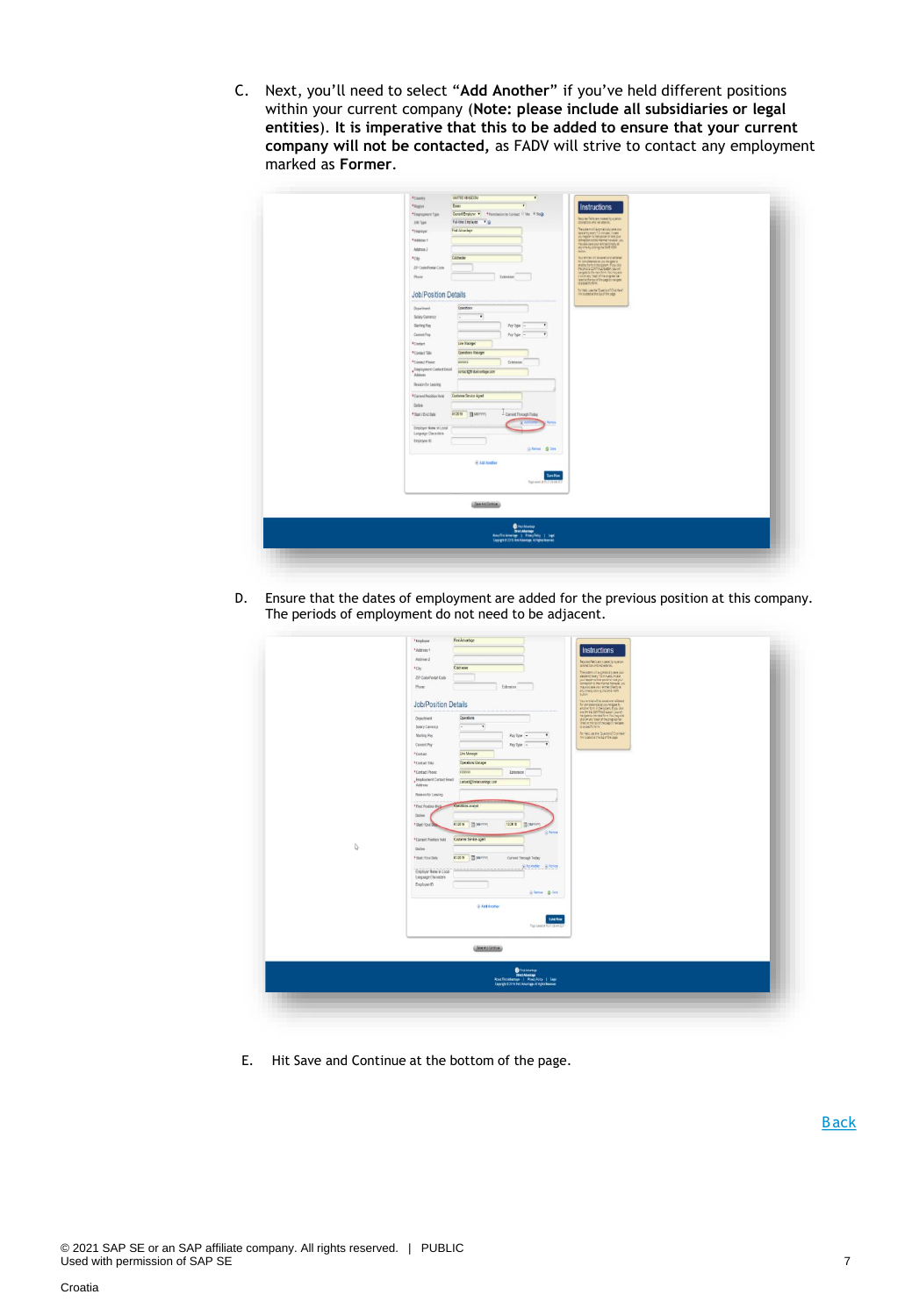# FAQs

| $\bullet\bullet\bullet$ |  |
|-------------------------|--|
|                         |  |

6. Missing information linkis not working

If the link provided on the email is not working. Please send an email to FADV directly via [SAPSupportEMEA@fadv.com](mailto:SAPSupportEMEA@fadv.com)

7. Data entry linkexpired

Please reach out to SAP's Recruitment Operations - Background Verification team for assistance via [sapbackgroundverification@sap.com.](mailto:sapbackgroundverification@sap.com)

8. Can I get a copy of my BGV report?

Yes, but only for US residents (you have the option to have the report posted to you upon completion). For EMEA located candidates, please contact the SAP Background Verification Team at [sapbackgroundverification@sap.com](mailto:sapbackgroundverification@sap.com) for further information.

9. I've been asked to provide an additional consent form – why?

Your school or former employer may require you to provide an additional consent in order for them to release the verification of your details. Please sign the form that you have been sent and return it to SAPSupportEMEA@fadv.com.

10. I've been asked for my Mother's/Father's name – why?

Your school or former employer may require you to provide an this detail as an additional identifier, to ensure that the details they provide are yours. Please sign the form that you have been sent and return it to [SAPSupportEMEA@fadv.com](mailto:SAPSupportEMEA@fadv.com)

11. I've been asked to assist with collecting a criminal certificate/criminal record results – why?

Certain countries will not provide a 3rd party with the criminal results, thus, First Advantage requires your assistance to collect additional documents in order to complete your check and provide it back to their partner in order to complete your background verification.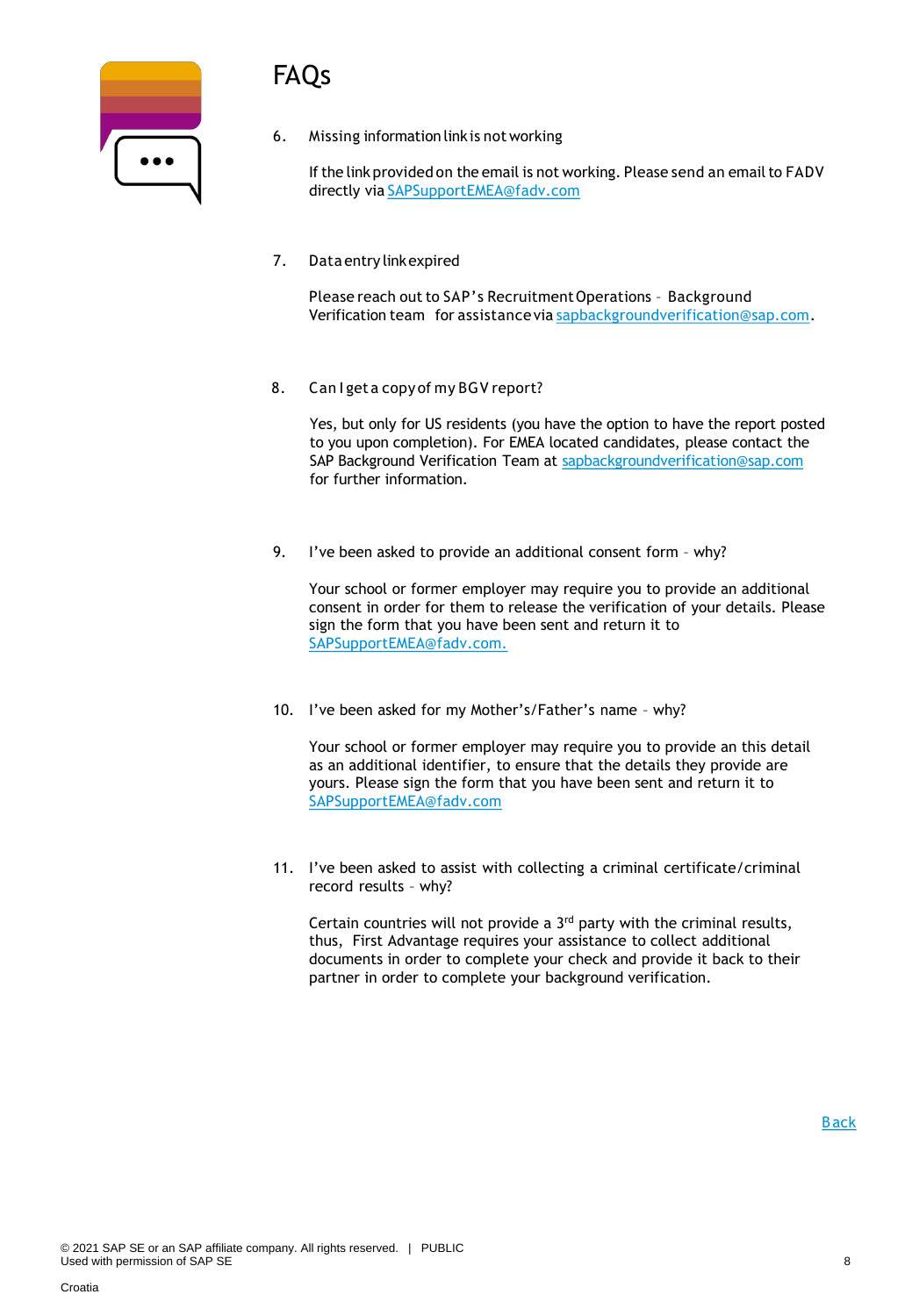# **A P P E N D I X**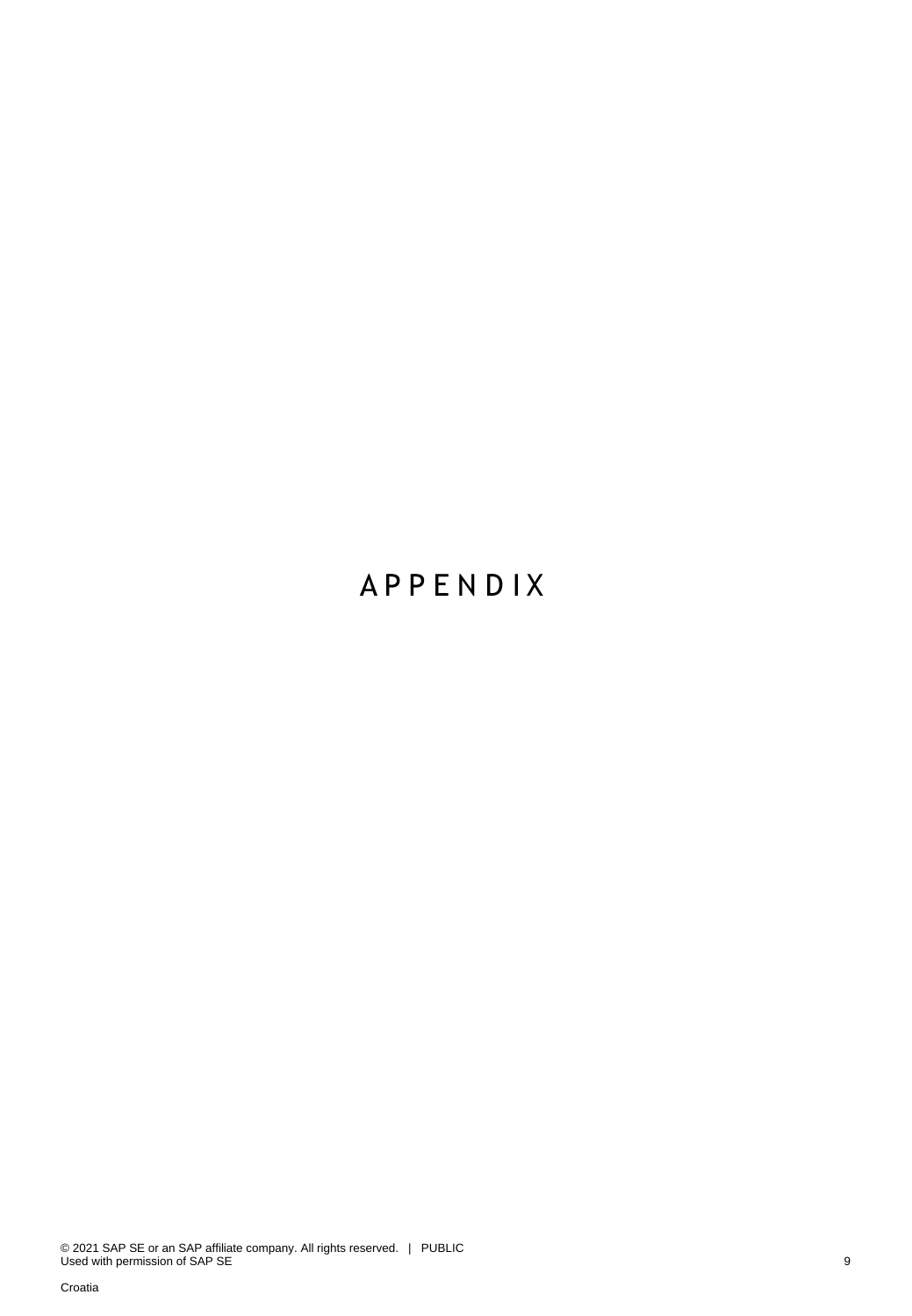### <span id="page-9-0"></span>**Instructions for Applicants**

For First Advantage successfully process your Government Identity Verification, we'll need a colour image of your

ID. The requirements are:

- A good quality image 300 dpi (scanning) or 5 megapixels (camera/smartphone) is suggested as a minimum
- · File must be smaller than 6MB
- In JPG, PNG or PDF format ٠
- Not be blurred, fuzzy or cropped in any way
- The document must contain your full date of birth. Month and/or year only will not be accepted
- Do not manipulate the document in any way. For example, do not make a copy of the document and then cut it into shape of an ID. This type of document will be rejected

| Country                | Passport | <b>Driving License</b><br>(front & back) | ID Card<br>(front & back) | <b>Additional ID Cards</b><br>Accepted |
|------------------------|----------|------------------------------------------|---------------------------|----------------------------------------|
| Afghanistan            | 0        |                                          |                           |                                        |
| Albania                | 0        | 0                                        | 0                         |                                        |
| Algeria                | ⊗        |                                          |                           |                                        |
| Andoma                 | 0        | ÷.                                       |                           |                                        |
| Angola                 | 0        | $\overline{\phantom{0}}$                 | $\overline{\phantom{0}}$  |                                        |
| Anguilla               | ⊗        |                                          | -                         |                                        |
| Antigua and Barbuda    | ⊗        | $\sim$                                   | $\sim$                    |                                        |
| Argentina              | 0        | 0                                        | 0                         | -                                      |
| Armenia                | ⊗        |                                          |                           |                                        |
| Australia              | 0        | 0                                        | 0                         |                                        |
| Austria                | ⊗        | 0                                        | 0                         | $\overline{\phantom{a}}$               |
| Azerbaijan             | 0        |                                          | $\frac{1}{2}$             |                                        |
| Bahamas                | ⊗        | $\overline{\phantom{a}}$                 | $\overline{\phantom{a}}$  |                                        |
| Bahrain                | 0        | 0                                        |                           |                                        |
| Bangladesh             | ⊗        | 0                                        | ⊗                         | $\overline{\phantom{a}}$               |
| Barbados               | 0        | 0                                        | 0                         |                                        |
| Belarus                | ⊗        | 0                                        | $\overline{\phantom{0}}$  |                                        |
| Belgium                | ⊗        | 0                                        | 0                         |                                        |
| Belize                 | ⊗        | $\overline{\phantom{a}}$                 | $\overline{\phantom{a}}$  |                                        |
| Benin                  | 0        |                                          |                           |                                        |
| Bermuda                | 0        | $\overline{\phantom{a}}$                 | $\sim$                    |                                        |
| Bhutan                 | ⊗        | $\qquad \qquad$                          | $\overline{\phantom{a}}$  |                                        |
| Bolivia                | 0        |                                          | 0                         |                                        |
| Bosnia and Herzegovina | 0        |                                          | ⊗                         | Electronic ID                          |
| Botswana               | ⊗        | 0                                        | ⊗                         |                                        |
| Brazil                 | 0        | ø                                        | 0                         | Resident Permit Card<br>(RNE)          |

© 2021 SAP SE or an SAP affiliate company. All rights reserved. | PUBLIC Used with permission of SAP SE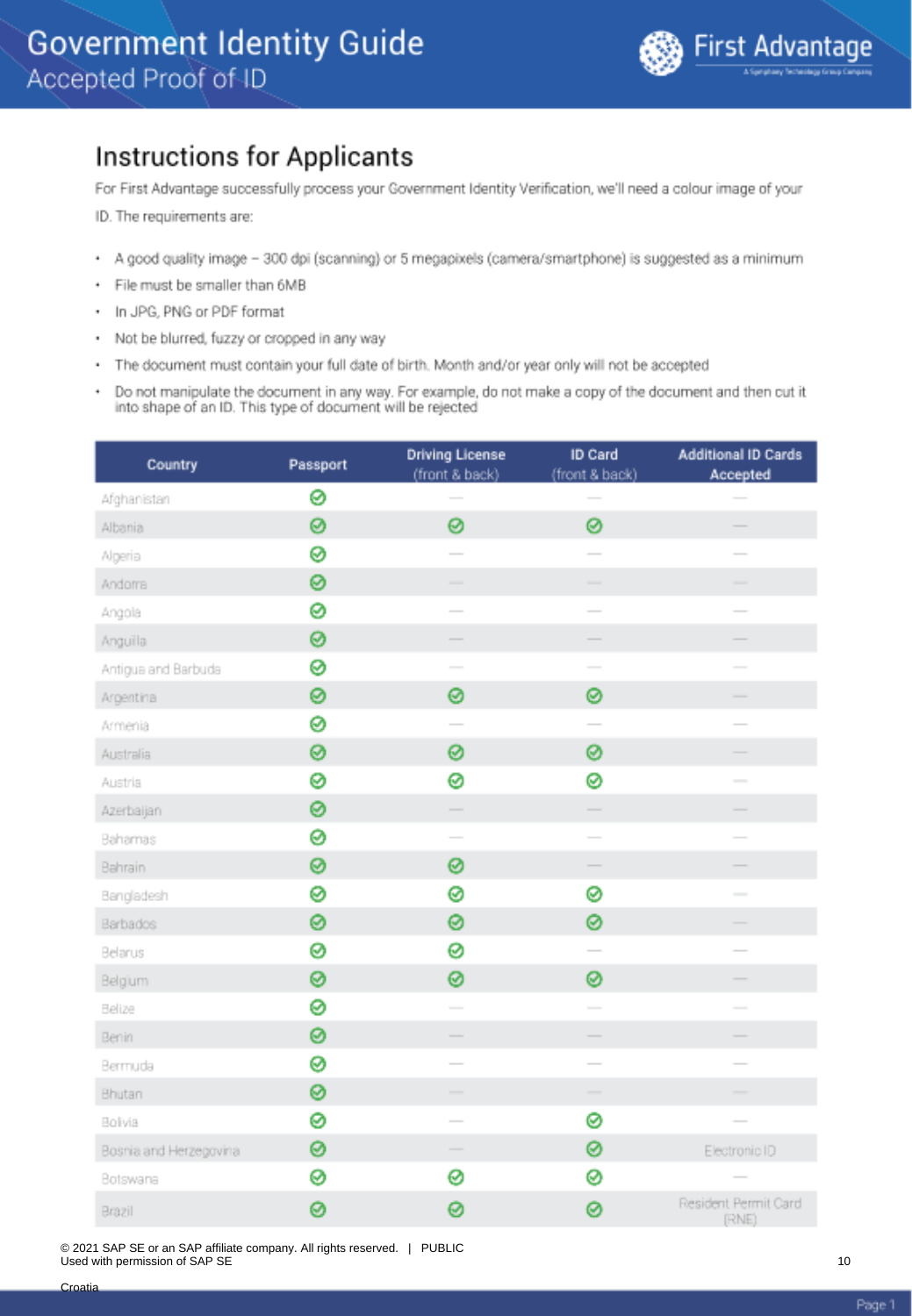

| Country                                | Passport | <b>Driving License</b>                                                                         | ID Card                                                                                                                                                                                                                                                                                                                                                                                                                                                                    | <b>Additional ID Cards</b> |
|----------------------------------------|----------|------------------------------------------------------------------------------------------------|----------------------------------------------------------------------------------------------------------------------------------------------------------------------------------------------------------------------------------------------------------------------------------------------------------------------------------------------------------------------------------------------------------------------------------------------------------------------------|----------------------------|
|                                        | ⊗        | (front & back)<br>⊗                                                                            | (front & back)                                                                                                                                                                                                                                                                                                                                                                                                                                                             | Accepted                   |
| Brunei Darussalam<br>Burkina Faso      | 0        |                                                                                                | $\overline{\phantom{a}}$                                                                                                                                                                                                                                                                                                                                                                                                                                                   | $\overline{\phantom{a}}$   |
| Burundi                                | ø        |                                                                                                | $\overline{\phantom{a}}$                                                                                                                                                                                                                                                                                                                                                                                                                                                   |                            |
|                                        | 0        |                                                                                                |                                                                                                                                                                                                                                                                                                                                                                                                                                                                            |                            |
| Cambodia                               | 0        | ⊗                                                                                              | 0                                                                                                                                                                                                                                                                                                                                                                                                                                                                          |                            |
| Cameroon                               | 0        | ø                                                                                              | 0                                                                                                                                                                                                                                                                                                                                                                                                                                                                          |                            |
| Canada                                 | 0        |                                                                                                |                                                                                                                                                                                                                                                                                                                                                                                                                                                                            | Ditizenship Dertificate    |
| Cape Verde                             | 0        |                                                                                                |                                                                                                                                                                                                                                                                                                                                                                                                                                                                            |                            |
| Cayman Islands                         |          |                                                                                                |                                                                                                                                                                                                                                                                                                                                                                                                                                                                            |                            |
| Chad                                   | 0        | $\frac{1}{2} \left( \frac{1}{2} \right) \left( \frac{1}{2} \right) \left( \frac{1}{2} \right)$ |                                                                                                                                                                                                                                                                                                                                                                                                                                                                            |                            |
| Chile                                  | 0        | 0                                                                                              | 0                                                                                                                                                                                                                                                                                                                                                                                                                                                                          |                            |
| China                                  | ⊗        |                                                                                                | $\overline{\phantom{a}}$                                                                                                                                                                                                                                                                                                                                                                                                                                                   | $\overline{\phantom{a}}$   |
| Colombia                               | 0        | ⊗                                                                                              | ⊗                                                                                                                                                                                                                                                                                                                                                                                                                                                                          |                            |
| Compros                                | 0        |                                                                                                | $\frac{1}{2} \left( \frac{1}{2} \right) \left( \frac{1}{2} \right) \left( \frac{1}{2} \right) \left( \frac{1}{2} \right) \left( \frac{1}{2} \right) \left( \frac{1}{2} \right) \left( \frac{1}{2} \right) \left( \frac{1}{2} \right) \left( \frac{1}{2} \right) \left( \frac{1}{2} \right) \left( \frac{1}{2} \right) \left( \frac{1}{2} \right) \left( \frac{1}{2} \right) \left( \frac{1}{2} \right) \left( \frac{1}{2} \right) \left( \frac{1}{2} \right) \left( \frac$ | $\overline{\phantom{a}}$   |
| Congo, Democratic Re-<br>public of the | 0        |                                                                                                |                                                                                                                                                                                                                                                                                                                                                                                                                                                                            |                            |
| Costa Rica                             | 0        | ⊗                                                                                              | 0                                                                                                                                                                                                                                                                                                                                                                                                                                                                          |                            |
| Cote d'Ivoire                          | 0        |                                                                                                |                                                                                                                                                                                                                                                                                                                                                                                                                                                                            |                            |
| Croatia                                | ⊗        | ⊗                                                                                              | 0                                                                                                                                                                                                                                                                                                                                                                                                                                                                          |                            |
| Cuba                                   | 0        |                                                                                                |                                                                                                                                                                                                                                                                                                                                                                                                                                                                            |                            |
| Cyprus                                 | 0        | $\sim$                                                                                         | 0                                                                                                                                                                                                                                                                                                                                                                                                                                                                          |                            |
| Czech Republic                         | ⊗        | ⊗                                                                                              | ⊗                                                                                                                                                                                                                                                                                                                                                                                                                                                                          | $\overline{\phantom{a}}$   |
| Denmark                                | ⊗        | ø                                                                                              | 0                                                                                                                                                                                                                                                                                                                                                                                                                                                                          |                            |
| <b>Djibouti</b>                        | 0        | -                                                                                              |                                                                                                                                                                                                                                                                                                                                                                                                                                                                            |                            |
| Dominica                               | 0        |                                                                                                |                                                                                                                                                                                                                                                                                                                                                                                                                                                                            |                            |
| Dominican Republic                     | ⊗        | $\overline{\phantom{a}}$                                                                       | ⊗                                                                                                                                                                                                                                                                                                                                                                                                                                                                          |                            |
| Ecuador                                | ⊗        | ⊗                                                                                              | 0                                                                                                                                                                                                                                                                                                                                                                                                                                                                          |                            |
| Egypt                                  | ⊗        |                                                                                                |                                                                                                                                                                                                                                                                                                                                                                                                                                                                            |                            |
| El Salvador                            | 0        | ⊗                                                                                              | 0                                                                                                                                                                                                                                                                                                                                                                                                                                                                          |                            |
| Equatorial Guinea                      | ⊗        |                                                                                                |                                                                                                                                                                                                                                                                                                                                                                                                                                                                            | -                          |
| Estonia                                | 0        | ⊗                                                                                              | 0                                                                                                                                                                                                                                                                                                                                                                                                                                                                          | $\overline{\phantom{0}}$   |
| Ethiopia                               | ⊗        |                                                                                                |                                                                                                                                                                                                                                                                                                                                                                                                                                                                            |                            |
| Fiji                                   | 0        | $\sim$                                                                                         | $\overline{\phantom{a}}$                                                                                                                                                                                                                                                                                                                                                                                                                                                   | $\sim$                     |
| Finland                                | ◎        | ⊗                                                                                              | 0                                                                                                                                                                                                                                                                                                                                                                                                                                                                          | Minor's ID                 |
| France                                 | 0        | ⊗                                                                                              | 0                                                                                                                                                                                                                                                                                                                                                                                                                                                                          |                            |
| Gabon                                  | 0        | $\frac{1}{2}$                                                                                  | $\frac{1}{2}$                                                                                                                                                                                                                                                                                                                                                                                                                                                              |                            |
| Gambia                                 | ⊗        | $\sim$                                                                                         | $\sim$                                                                                                                                                                                                                                                                                                                                                                                                                                                                     | $\frac{1}{2}$              |
| Georgia                                | 0        | 0                                                                                              | 0                                                                                                                                                                                                                                                                                                                                                                                                                                                                          |                            |
| Germany                                | 0        | 0                                                                                              | 0                                                                                                                                                                                                                                                                                                                                                                                                                                                                          |                            |

© 2021 SAP SE or an SAP affiliate company. All rights reserved. | PUBLIC Used with permission of SAP SE

Page 2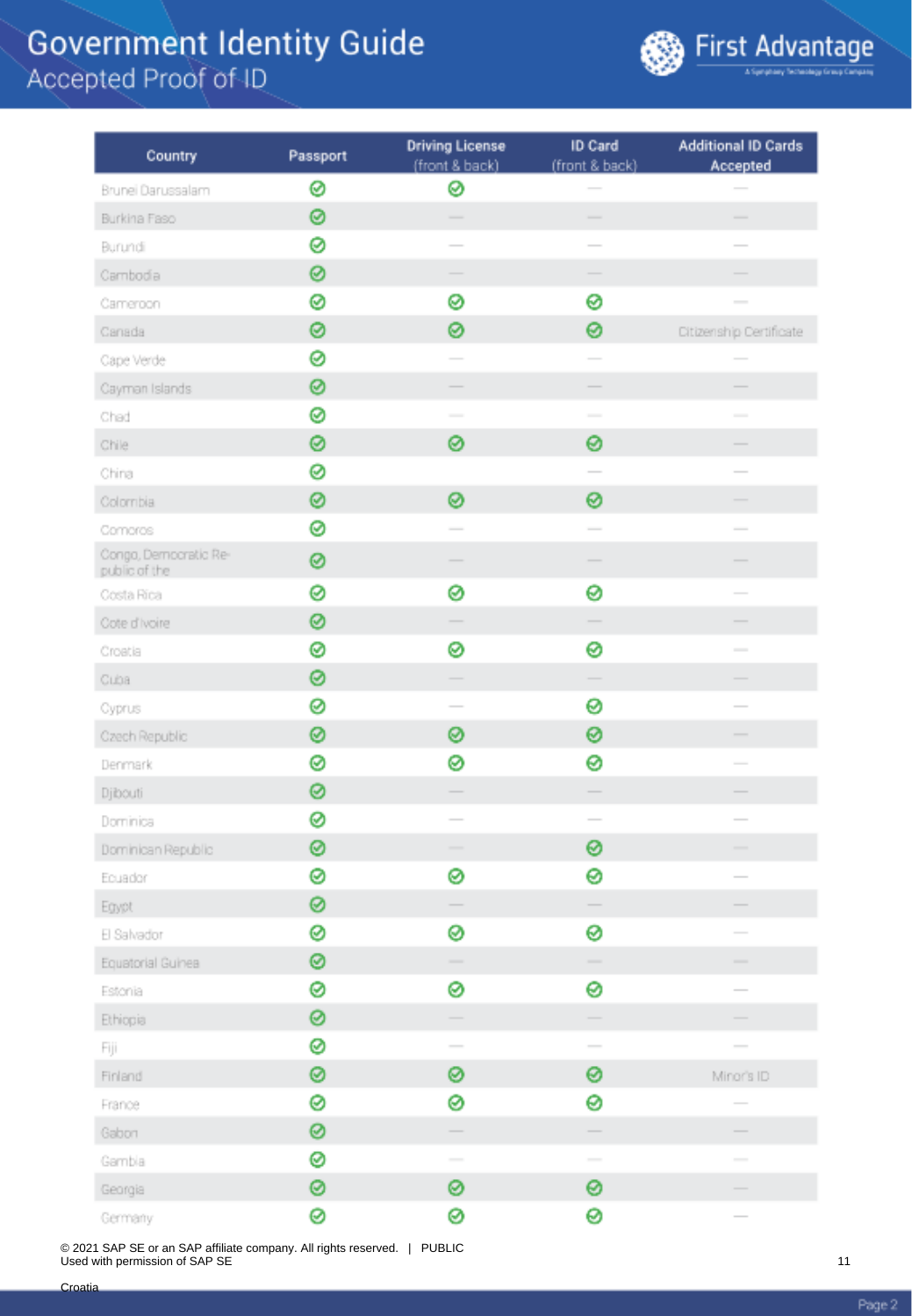

| Country                                | Passport | <b>Driving License</b><br>(front & back) | ID Card<br>(front & back)                                                                                                                                                                                                                                                                                                                                                                                                                                                  | <b>Additional ID Cards</b><br>Accepted |
|----------------------------------------|----------|------------------------------------------|----------------------------------------------------------------------------------------------------------------------------------------------------------------------------------------------------------------------------------------------------------------------------------------------------------------------------------------------------------------------------------------------------------------------------------------------------------------------------|----------------------------------------|
| Ghana                                  | 0        | ⊗                                        | ⊗                                                                                                                                                                                                                                                                                                                                                                                                                                                                          |                                        |
| Gibraltar                              | 0        | $\overline{\phantom{a}}$                 | $\overline{\phantom{a}}$                                                                                                                                                                                                                                                                                                                                                                                                                                                   |                                        |
| Greece                                 | 0        | 0                                        | 0                                                                                                                                                                                                                                                                                                                                                                                                                                                                          |                                        |
| Grenada                                | 0        |                                          | $\overline{\phantom{a}}$                                                                                                                                                                                                                                                                                                                                                                                                                                                   |                                        |
| Guatemala                              | ◎        | ⊗                                        | 0                                                                                                                                                                                                                                                                                                                                                                                                                                                                          |                                        |
| Guernsey                               | ø        |                                          | $\overline{\phantom{a}}$                                                                                                                                                                                                                                                                                                                                                                                                                                                   |                                        |
| Guinea                                 | ⊗        |                                          | $\overline{\phantom{0}}$                                                                                                                                                                                                                                                                                                                                                                                                                                                   |                                        |
| Guinea Bissau                          | 0        |                                          |                                                                                                                                                                                                                                                                                                                                                                                                                                                                            |                                        |
| Guyana                                 | ⊗        | $\overline{\phantom{a}}$                 | $\frac{1}{2} \left( \frac{1}{2} \right) \left( \frac{1}{2} \right) \left( \frac{1}{2} \right) \left( \frac{1}{2} \right) \left( \frac{1}{2} \right) \left( \frac{1}{2} \right) \left( \frac{1}{2} \right) \left( \frac{1}{2} \right) \left( \frac{1}{2} \right) \left( \frac{1}{2} \right) \left( \frac{1}{2} \right) \left( \frac{1}{2} \right) \left( \frac{1}{2} \right) \left( \frac{1}{2} \right) \left( \frac{1}{2} \right) \left( \frac{1}{2} \right) \left( \frac$ | -                                      |
| Haiti                                  | ⊗        | ⊗                                        | $\overline{\phantom{a}}$                                                                                                                                                                                                                                                                                                                                                                                                                                                   | $\overline{\phantom{a}}$               |
| Honduras                               | 0        | ⊗                                        | 0                                                                                                                                                                                                                                                                                                                                                                                                                                                                          | -                                      |
| Hong Kong                              | 0        |                                          | ⊗                                                                                                                                                                                                                                                                                                                                                                                                                                                                          |                                        |
| Hungary                                | 0        | ⊗                                        | 0                                                                                                                                                                                                                                                                                                                                                                                                                                                                          |                                        |
| loeland                                | ⊗        | ⊗                                        |                                                                                                                                                                                                                                                                                                                                                                                                                                                                            | $\frac{1}{2}$                          |
| India                                  | 0        | ⊗                                        | 0                                                                                                                                                                                                                                                                                                                                                                                                                                                                          | <b>PAN Card</b>                        |
| Indonesia                              | 0        | ⊗                                        | 0                                                                                                                                                                                                                                                                                                                                                                                                                                                                          | $\overline{\phantom{a}}$               |
| Iran, Islamic Republic of              | ◎        | Ξ                                        |                                                                                                                                                                                                                                                                                                                                                                                                                                                                            |                                        |
| Iraq                                   | ⊗        | $\sim$                                   | $\overline{\phantom{0}}$                                                                                                                                                                                                                                                                                                                                                                                                                                                   |                                        |
| Ireland                                | 0        | ⊗                                        | 0                                                                                                                                                                                                                                                                                                                                                                                                                                                                          | -                                      |
| Isle of Man                            | ⊗        | 0                                        |                                                                                                                                                                                                                                                                                                                                                                                                                                                                            |                                        |
| Israel                                 | ⊗        | ⊗                                        |                                                                                                                                                                                                                                                                                                                                                                                                                                                                            | -                                      |
| Italy                                  | 0        | ⊗                                        | 0                                                                                                                                                                                                                                                                                                                                                                                                                                                                          |                                        |
| Jamaica                                | 0        | ⊗                                        | 0                                                                                                                                                                                                                                                                                                                                                                                                                                                                          |                                        |
| Japan                                  | ⊗        | ⊗                                        |                                                                                                                                                                                                                                                                                                                                                                                                                                                                            |                                        |
| Jersey                                 | ◎        |                                          |                                                                                                                                                                                                                                                                                                                                                                                                                                                                            |                                        |
| Jordan                                 | 0        |                                          |                                                                                                                                                                                                                                                                                                                                                                                                                                                                            |                                        |
| Kazakhstan                             | ◎        | $\overline{\phantom{a}}$                 | ◎                                                                                                                                                                                                                                                                                                                                                                                                                                                                          | $\overline{\phantom{a}}$               |
| Kenya                                  | 0        | $\sim$                                   | 0                                                                                                                                                                                                                                                                                                                                                                                                                                                                          | $\overline{\phantom{a}}$               |
| Kosovo                                 | ⊗        |                                          |                                                                                                                                                                                                                                                                                                                                                                                                                                                                            |                                        |
| Kuwait                                 | ⊗        | ⊗                                        |                                                                                                                                                                                                                                                                                                                                                                                                                                                                            |                                        |
| Kyrgyzstan                             | ⊗        |                                          | $\overline{\phantom{a}}$                                                                                                                                                                                                                                                                                                                                                                                                                                                   | -                                      |
| Lao, Peoples Democratic<br>Republic of | 0        |                                          | $\qquad \qquad$                                                                                                                                                                                                                                                                                                                                                                                                                                                            |                                        |
| Latvia                                 | 0        | 0                                        | 0                                                                                                                                                                                                                                                                                                                                                                                                                                                                          |                                        |
| Lebanon                                | 0        |                                          |                                                                                                                                                                                                                                                                                                                                                                                                                                                                            |                                        |
| Lesotho                                | ◎        |                                          | -                                                                                                                                                                                                                                                                                                                                                                                                                                                                          |                                        |
| Liberia                                | ⊗        | $\sim$                                   | $\sim$                                                                                                                                                                                                                                                                                                                                                                                                                                                                     |                                        |
| Libyan Arab Jamahiriya                 | ◎        | $\frac{1}{2}$                            | $\qquad \qquad$                                                                                                                                                                                                                                                                                                                                                                                                                                                            | $\frac{1}{2}$                          |

© 2021 SAP SE or an SAP affiliate company. All rights reserved. | PUBLIC Used with permission of SAP SE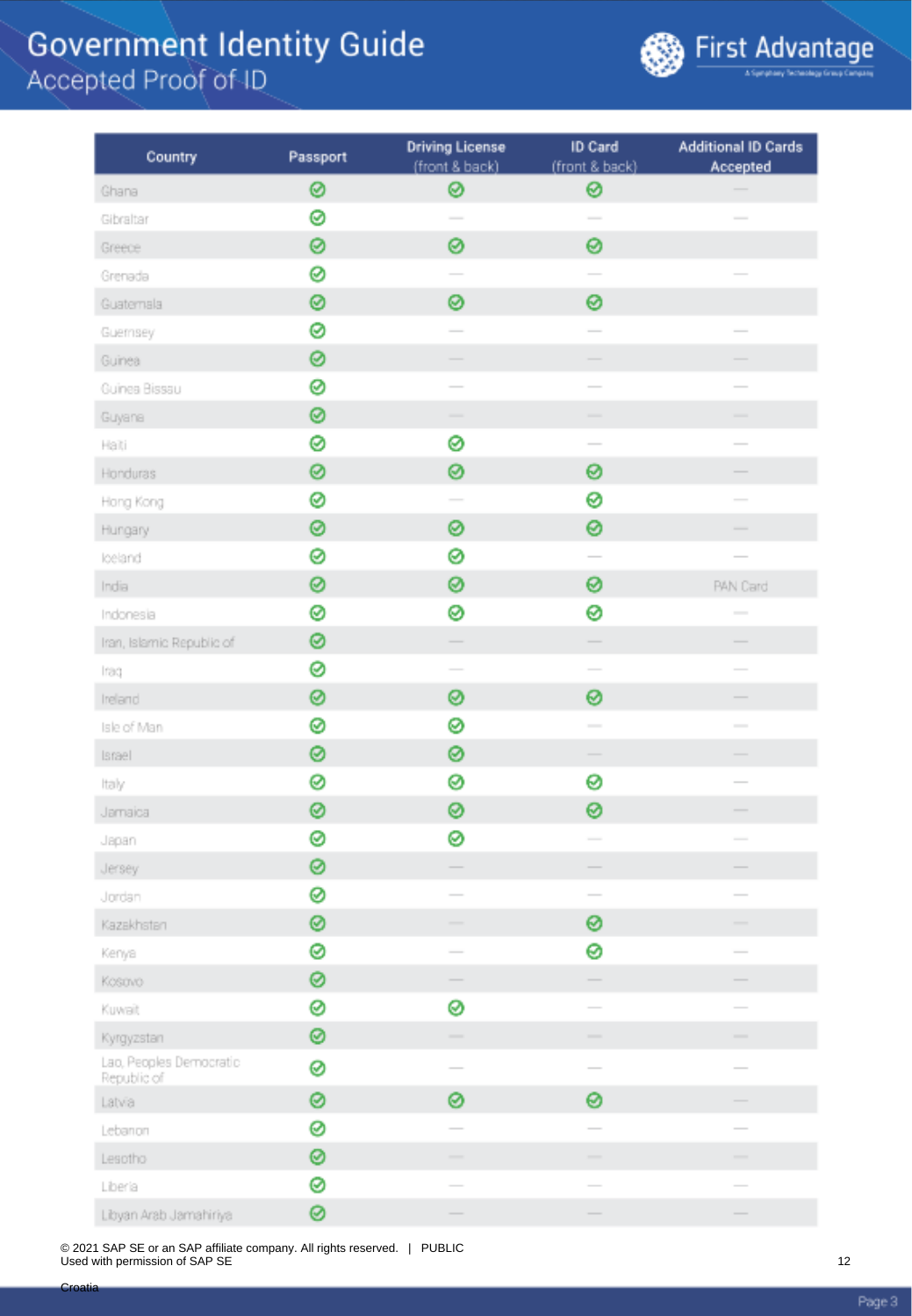

| Country                                      | Passport | <b>Driving License</b><br>(front & back)                                                                                                                                                                                                                                                                                                                                                                                                                                   | ID Card<br>(front & back)                                                                      | <b>Additional ID Cards</b><br>Accepted                                                                                                                                                                                                                                                                                                                                                                                                                                     |
|----------------------------------------------|----------|----------------------------------------------------------------------------------------------------------------------------------------------------------------------------------------------------------------------------------------------------------------------------------------------------------------------------------------------------------------------------------------------------------------------------------------------------------------------------|------------------------------------------------------------------------------------------------|----------------------------------------------------------------------------------------------------------------------------------------------------------------------------------------------------------------------------------------------------------------------------------------------------------------------------------------------------------------------------------------------------------------------------------------------------------------------------|
| Liechtenstein                                | 0        | ⊗                                                                                                                                                                                                                                                                                                                                                                                                                                                                          | ⊗                                                                                              |                                                                                                                                                                                                                                                                                                                                                                                                                                                                            |
| Lithuania                                    | 0        | ⊗                                                                                                                                                                                                                                                                                                                                                                                                                                                                          | $\sim$                                                                                         | $\frac{1}{2} \left( \frac{1}{2} \right) \left( \frac{1}{2} \right) \left( \frac{1}{2} \right) \left( \frac{1}{2} \right) \left( \frac{1}{2} \right) \left( \frac{1}{2} \right) \left( \frac{1}{2} \right) \left( \frac{1}{2} \right) \left( \frac{1}{2} \right) \left( \frac{1}{2} \right) \left( \frac{1}{2} \right) \left( \frac{1}{2} \right) \left( \frac{1}{2} \right) \left( \frac{1}{2} \right) \left( \frac{1}{2} \right) \left( \frac{1}{2} \right) \left( \frac$ |
| Luxembourg                                   | ø        | ⊗                                                                                                                                                                                                                                                                                                                                                                                                                                                                          | 0                                                                                              |                                                                                                                                                                                                                                                                                                                                                                                                                                                                            |
| Macao                                        | 0        |                                                                                                                                                                                                                                                                                                                                                                                                                                                                            |                                                                                                |                                                                                                                                                                                                                                                                                                                                                                                                                                                                            |
| Macedonia The former<br>Yugoslav Republic of | 0        | 0                                                                                                                                                                                                                                                                                                                                                                                                                                                                          | 0                                                                                              |                                                                                                                                                                                                                                                                                                                                                                                                                                                                            |
| Madagascar                                   | ⊗        |                                                                                                                                                                                                                                                                                                                                                                                                                                                                            |                                                                                                |                                                                                                                                                                                                                                                                                                                                                                                                                                                                            |
| Malawi                                       | 0        |                                                                                                                                                                                                                                                                                                                                                                                                                                                                            |                                                                                                |                                                                                                                                                                                                                                                                                                                                                                                                                                                                            |
| Malaysia                                     | 0        | ⊗                                                                                                                                                                                                                                                                                                                                                                                                                                                                          | 0                                                                                              | Resident Permit ID                                                                                                                                                                                                                                                                                                                                                                                                                                                         |
| Maldives                                     | ⊗        |                                                                                                                                                                                                                                                                                                                                                                                                                                                                            | $\sim$                                                                                         |                                                                                                                                                                                                                                                                                                                                                                                                                                                                            |
| Mali                                         | ⊗        | $\frac{1}{2} \left( \frac{1}{2} \right) \left( \frac{1}{2} \right) \left( \frac{1}{2} \right) \left( \frac{1}{2} \right) \left( \frac{1}{2} \right) \left( \frac{1}{2} \right) \left( \frac{1}{2} \right) \left( \frac{1}{2} \right) \left( \frac{1}{2} \right) \left( \frac{1}{2} \right) \left( \frac{1}{2} \right) \left( \frac{1}{2} \right) \left( \frac{1}{2} \right) \left( \frac{1}{2} \right) \left( \frac{1}{2} \right) \left( \frac{1}{2} \right) \left( \frac$ | $\overline{\phantom{a}}$                                                                       | $\overline{\phantom{a}}$                                                                                                                                                                                                                                                                                                                                                                                                                                                   |
| Malta                                        | 0        | ⊗                                                                                                                                                                                                                                                                                                                                                                                                                                                                          | 0                                                                                              | $\frac{1}{2} \left( \frac{1}{2} \right) \left( \frac{1}{2} \right) \left( \frac{1}{2} \right) \left( \frac{1}{2} \right) \left( \frac{1}{2} \right) \left( \frac{1}{2} \right) \left( \frac{1}{2} \right) \left( \frac{1}{2} \right) \left( \frac{1}{2} \right) \left( \frac{1}{2} \right) \left( \frac{1}{2} \right) \left( \frac{1}{2} \right) \left( \frac{1}{2} \right) \left( \frac{1}{2} \right) \left( \frac{1}{2} \right) \left( \frac{1}{2} \right) \left( \frac$ |
| Marshall Islands                             | 0        |                                                                                                                                                                                                                                                                                                                                                                                                                                                                            |                                                                                                |                                                                                                                                                                                                                                                                                                                                                                                                                                                                            |
| Mauritania                                   | 0        | $\sim$                                                                                                                                                                                                                                                                                                                                                                                                                                                                     | $\sim$                                                                                         | $\overline{\phantom{0}}$                                                                                                                                                                                                                                                                                                                                                                                                                                                   |
| Mauritius                                    | 0        |                                                                                                                                                                                                                                                                                                                                                                                                                                                                            |                                                                                                |                                                                                                                                                                                                                                                                                                                                                                                                                                                                            |
| Mexico                                       | 0        | ⊗                                                                                                                                                                                                                                                                                                                                                                                                                                                                          | 0                                                                                              |                                                                                                                                                                                                                                                                                                                                                                                                                                                                            |
| Micronesia Federated<br>States of            | 0        |                                                                                                                                                                                                                                                                                                                                                                                                                                                                            |                                                                                                |                                                                                                                                                                                                                                                                                                                                                                                                                                                                            |
| Moldova Republic of                          | 0        | ⊗                                                                                                                                                                                                                                                                                                                                                                                                                                                                          | ⊗                                                                                              | $\frac{1}{2}$                                                                                                                                                                                                                                                                                                                                                                                                                                                              |
| Monado                                       | 0        |                                                                                                                                                                                                                                                                                                                                                                                                                                                                            | -                                                                                              |                                                                                                                                                                                                                                                                                                                                                                                                                                                                            |
| Mongolia                                     | 0        |                                                                                                                                                                                                                                                                                                                                                                                                                                                                            | $\overline{\phantom{a}}$                                                                       |                                                                                                                                                                                                                                                                                                                                                                                                                                                                            |
| Montenegro                                   | 0        | ⊗                                                                                                                                                                                                                                                                                                                                                                                                                                                                          | 0                                                                                              |                                                                                                                                                                                                                                                                                                                                                                                                                                                                            |
| Montserrat                                   | 0        | $\sim$                                                                                                                                                                                                                                                                                                                                                                                                                                                                     | $\sim$                                                                                         | $\sim$                                                                                                                                                                                                                                                                                                                                                                                                                                                                     |
| Morocco                                      | ◎        |                                                                                                                                                                                                                                                                                                                                                                                                                                                                            | 0                                                                                              |                                                                                                                                                                                                                                                                                                                                                                                                                                                                            |
| Mozambique                                   | ⊗        |                                                                                                                                                                                                                                                                                                                                                                                                                                                                            | $\sim$                                                                                         | $\overline{\phantom{a}}$                                                                                                                                                                                                                                                                                                                                                                                                                                                   |
| Myanmar                                      | 0        |                                                                                                                                                                                                                                                                                                                                                                                                                                                                            |                                                                                                |                                                                                                                                                                                                                                                                                                                                                                                                                                                                            |
| Namibia                                      | ⊗        |                                                                                                                                                                                                                                                                                                                                                                                                                                                                            | $\frac{1}{2} \left( \frac{1}{2} \right) \left( \frac{1}{2} \right) \left( \frac{1}{2} \right)$ |                                                                                                                                                                                                                                                                                                                                                                                                                                                                            |
| Nepal                                        | ⊗        | ⊗                                                                                                                                                                                                                                                                                                                                                                                                                                                                          | 0                                                                                              |                                                                                                                                                                                                                                                                                                                                                                                                                                                                            |
| New Zealand                                  | 0        | ⊗                                                                                                                                                                                                                                                                                                                                                                                                                                                                          |                                                                                                |                                                                                                                                                                                                                                                                                                                                                                                                                                                                            |
| Nicaragua                                    | ⊗        |                                                                                                                                                                                                                                                                                                                                                                                                                                                                            | ⊗                                                                                              |                                                                                                                                                                                                                                                                                                                                                                                                                                                                            |
| Niger                                        | 0        | $\sim$                                                                                                                                                                                                                                                                                                                                                                                                                                                                     | $\sim$                                                                                         |                                                                                                                                                                                                                                                                                                                                                                                                                                                                            |
| Nigeria                                      | 0        | ⊗                                                                                                                                                                                                                                                                                                                                                                                                                                                                          | 0                                                                                              |                                                                                                                                                                                                                                                                                                                                                                                                                                                                            |
| Norway                                       | 0        | ⊗                                                                                                                                                                                                                                                                                                                                                                                                                                                                          | $\overline{\phantom{a}}$                                                                       |                                                                                                                                                                                                                                                                                                                                                                                                                                                                            |
| Oman                                         | ⊗        | ⊗                                                                                                                                                                                                                                                                                                                                                                                                                                                                          | 0                                                                                              | $\overline{\phantom{a}}$                                                                                                                                                                                                                                                                                                                                                                                                                                                   |
| Pakistan                                     | 0        |                                                                                                                                                                                                                                                                                                                                                                                                                                                                            | 0                                                                                              |                                                                                                                                                                                                                                                                                                                                                                                                                                                                            |
| Palau                                        | 0        |                                                                                                                                                                                                                                                                                                                                                                                                                                                                            |                                                                                                |                                                                                                                                                                                                                                                                                                                                                                                                                                                                            |
| Palestinian Occupied<br>Territory            | 0        |                                                                                                                                                                                                                                                                                                                                                                                                                                                                            | $\overline{\phantom{a}}$                                                                       |                                                                                                                                                                                                                                                                                                                                                                                                                                                                            |
| Panama                                       | 0        |                                                                                                                                                                                                                                                                                                                                                                                                                                                                            | ⊗                                                                                              |                                                                                                                                                                                                                                                                                                                                                                                                                                                                            |
| Papua New Guinea                             | ⊗        | $\frac{1}{2} \left( \frac{1}{2} \right)^2 + \frac{1}{2} \left( \frac{1}{2} \right)^2 + \frac{1}{2} \left( \frac{1}{2} \right)^2 + \frac{1}{2} \left( \frac{1}{2} \right)^2 + \frac{1}{2} \left( \frac{1}{2} \right)^2 + \frac{1}{2} \left( \frac{1}{2} \right)^2 + \frac{1}{2} \left( \frac{1}{2} \right)^2 + \frac{1}{2} \left( \frac{1}{2} \right)^2 + \frac{1}{2} \left( \frac{1}{2} \right)^2 + \frac{1}{2} \left( \frac{1}{2} \right)^2 +$                            |                                                                                                | $\overline{\phantom{a}}$                                                                                                                                                                                                                                                                                                                                                                                                                                                   |

© 2021 SAP SE or an SAP affiliate company. All rights reserved. | PUBLIC Used with permission of SAP SE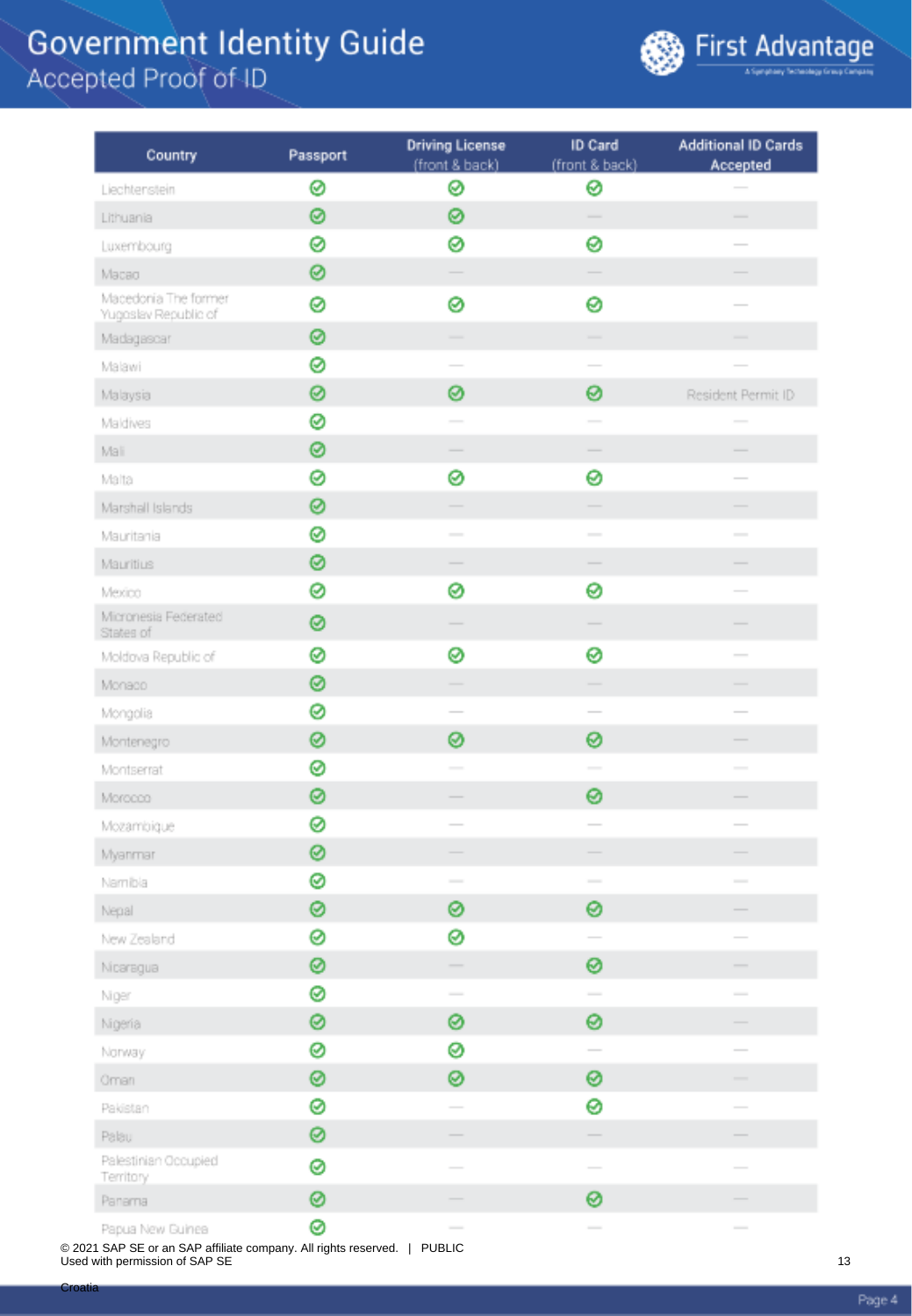

| Country                                      | Passport | <b>Driving License</b><br>(front & back)                                                                                                                                                                                                                                                                                                                                                                                                                                   | ID Card<br>(front & back)                                                                      | <b>Additional ID Cards</b><br>Accepted                                                                                                                                                                                                                                                                                                                                                                                                                                     |
|----------------------------------------------|----------|----------------------------------------------------------------------------------------------------------------------------------------------------------------------------------------------------------------------------------------------------------------------------------------------------------------------------------------------------------------------------------------------------------------------------------------------------------------------------|------------------------------------------------------------------------------------------------|----------------------------------------------------------------------------------------------------------------------------------------------------------------------------------------------------------------------------------------------------------------------------------------------------------------------------------------------------------------------------------------------------------------------------------------------------------------------------|
| Liechtenstein                                | 0        | ⊗                                                                                                                                                                                                                                                                                                                                                                                                                                                                          | ⊗                                                                                              |                                                                                                                                                                                                                                                                                                                                                                                                                                                                            |
| Lithuania                                    | 0        | ⊗                                                                                                                                                                                                                                                                                                                                                                                                                                                                          | $\sim$                                                                                         | $\frac{1}{2} \left( \frac{1}{2} \right) \left( \frac{1}{2} \right) \left( \frac{1}{2} \right) \left( \frac{1}{2} \right) \left( \frac{1}{2} \right) \left( \frac{1}{2} \right) \left( \frac{1}{2} \right) \left( \frac{1}{2} \right) \left( \frac{1}{2} \right) \left( \frac{1}{2} \right) \left( \frac{1}{2} \right) \left( \frac{1}{2} \right) \left( \frac{1}{2} \right) \left( \frac{1}{2} \right) \left( \frac{1}{2} \right) \left( \frac{1}{2} \right) \left( \frac$ |
| Luxembourg                                   | ø        | ⊗                                                                                                                                                                                                                                                                                                                                                                                                                                                                          | 0                                                                                              |                                                                                                                                                                                                                                                                                                                                                                                                                                                                            |
| Macao                                        | 0        |                                                                                                                                                                                                                                                                                                                                                                                                                                                                            |                                                                                                |                                                                                                                                                                                                                                                                                                                                                                                                                                                                            |
| Macedonia The former<br>Yugoslav Republic of | 0        | 0                                                                                                                                                                                                                                                                                                                                                                                                                                                                          | 0                                                                                              |                                                                                                                                                                                                                                                                                                                                                                                                                                                                            |
| Madagascar                                   | ⊗        |                                                                                                                                                                                                                                                                                                                                                                                                                                                                            |                                                                                                |                                                                                                                                                                                                                                                                                                                                                                                                                                                                            |
| Malawi                                       | ø        |                                                                                                                                                                                                                                                                                                                                                                                                                                                                            |                                                                                                |                                                                                                                                                                                                                                                                                                                                                                                                                                                                            |
| Malaysia                                     | 0        | ⊗                                                                                                                                                                                                                                                                                                                                                                                                                                                                          | 0                                                                                              | Resident Permit ID                                                                                                                                                                                                                                                                                                                                                                                                                                                         |
| Maldives                                     | ⊗        |                                                                                                                                                                                                                                                                                                                                                                                                                                                                            | $\sim$                                                                                         |                                                                                                                                                                                                                                                                                                                                                                                                                                                                            |
| Mali                                         | ⊗        | $\frac{1}{2} \left( \frac{1}{2} \right) \left( \frac{1}{2} \right) \left( \frac{1}{2} \right) \left( \frac{1}{2} \right) \left( \frac{1}{2} \right) \left( \frac{1}{2} \right) \left( \frac{1}{2} \right) \left( \frac{1}{2} \right) \left( \frac{1}{2} \right) \left( \frac{1}{2} \right) \left( \frac{1}{2} \right) \left( \frac{1}{2} \right) \left( \frac{1}{2} \right) \left( \frac{1}{2} \right) \left( \frac{1}{2} \right) \left( \frac{1}{2} \right) \left( \frac$ | $\overline{\phantom{a}}$                                                                       | $\overline{\phantom{a}}$                                                                                                                                                                                                                                                                                                                                                                                                                                                   |
| Malta                                        | 0        | ⊗                                                                                                                                                                                                                                                                                                                                                                                                                                                                          | 0                                                                                              | $\frac{1}{2} \left( \frac{1}{2} \right) \left( \frac{1}{2} \right) \left( \frac{1}{2} \right) \left( \frac{1}{2} \right) \left( \frac{1}{2} \right) \left( \frac{1}{2} \right) \left( \frac{1}{2} \right) \left( \frac{1}{2} \right) \left( \frac{1}{2} \right) \left( \frac{1}{2} \right) \left( \frac{1}{2} \right) \left( \frac{1}{2} \right) \left( \frac{1}{2} \right) \left( \frac{1}{2} \right) \left( \frac{1}{2} \right) \left( \frac{1}{2} \right) \left( \frac$ |
| Marshall Islands                             | 0        |                                                                                                                                                                                                                                                                                                                                                                                                                                                                            |                                                                                                |                                                                                                                                                                                                                                                                                                                                                                                                                                                                            |
| Mauritania                                   | 0        | $\sim$                                                                                                                                                                                                                                                                                                                                                                                                                                                                     | $\sim$                                                                                         | $\overline{\phantom{0}}$                                                                                                                                                                                                                                                                                                                                                                                                                                                   |
| Mauritius                                    | 0        |                                                                                                                                                                                                                                                                                                                                                                                                                                                                            |                                                                                                |                                                                                                                                                                                                                                                                                                                                                                                                                                                                            |
| Mexico                                       | 0        | ⊗                                                                                                                                                                                                                                                                                                                                                                                                                                                                          | 0                                                                                              |                                                                                                                                                                                                                                                                                                                                                                                                                                                                            |
| Micronesia Federated<br>States of            | 0        |                                                                                                                                                                                                                                                                                                                                                                                                                                                                            |                                                                                                |                                                                                                                                                                                                                                                                                                                                                                                                                                                                            |
| Moldova Republic of                          | 0        | ⊗                                                                                                                                                                                                                                                                                                                                                                                                                                                                          | ⊗                                                                                              | $\frac{1}{2}$                                                                                                                                                                                                                                                                                                                                                                                                                                                              |
| Monado                                       | 0        |                                                                                                                                                                                                                                                                                                                                                                                                                                                                            | -                                                                                              |                                                                                                                                                                                                                                                                                                                                                                                                                                                                            |
| Mongolia                                     | 0        |                                                                                                                                                                                                                                                                                                                                                                                                                                                                            | $\overline{\phantom{a}}$                                                                       |                                                                                                                                                                                                                                                                                                                                                                                                                                                                            |
| Montenegro                                   | 0        | ⊗                                                                                                                                                                                                                                                                                                                                                                                                                                                                          | 0                                                                                              |                                                                                                                                                                                                                                                                                                                                                                                                                                                                            |
| Montserrat                                   | 0        | $\sim$                                                                                                                                                                                                                                                                                                                                                                                                                                                                     | $\sim$                                                                                         | $\sim$                                                                                                                                                                                                                                                                                                                                                                                                                                                                     |
| Morocco                                      | ◎        |                                                                                                                                                                                                                                                                                                                                                                                                                                                                            | 0                                                                                              |                                                                                                                                                                                                                                                                                                                                                                                                                                                                            |
| Mozambique                                   | ⊗        |                                                                                                                                                                                                                                                                                                                                                                                                                                                                            | $\sim$                                                                                         | $\overline{\phantom{a}}$                                                                                                                                                                                                                                                                                                                                                                                                                                                   |
| Myanmar                                      | 0        |                                                                                                                                                                                                                                                                                                                                                                                                                                                                            |                                                                                                |                                                                                                                                                                                                                                                                                                                                                                                                                                                                            |
| Namibia                                      | ⊗        |                                                                                                                                                                                                                                                                                                                                                                                                                                                                            | $\frac{1}{2} \left( \frac{1}{2} \right) \left( \frac{1}{2} \right) \left( \frac{1}{2} \right)$ |                                                                                                                                                                                                                                                                                                                                                                                                                                                                            |
| Nepal                                        | ⊗        | ⊗                                                                                                                                                                                                                                                                                                                                                                                                                                                                          | 0                                                                                              |                                                                                                                                                                                                                                                                                                                                                                                                                                                                            |
| New Zealand                                  | 0        | ⊗                                                                                                                                                                                                                                                                                                                                                                                                                                                                          |                                                                                                |                                                                                                                                                                                                                                                                                                                                                                                                                                                                            |
| Nicaragua                                    | ⊗        |                                                                                                                                                                                                                                                                                                                                                                                                                                                                            | ⊗                                                                                              |                                                                                                                                                                                                                                                                                                                                                                                                                                                                            |
| Niger                                        | 0        | $\sim$                                                                                                                                                                                                                                                                                                                                                                                                                                                                     | $\sim$                                                                                         |                                                                                                                                                                                                                                                                                                                                                                                                                                                                            |
| Nigeria                                      | 0        | ⊗                                                                                                                                                                                                                                                                                                                                                                                                                                                                          | 0                                                                                              |                                                                                                                                                                                                                                                                                                                                                                                                                                                                            |
| Norway                                       | 0        | ⊗                                                                                                                                                                                                                                                                                                                                                                                                                                                                          | $\overline{\phantom{a}}$                                                                       |                                                                                                                                                                                                                                                                                                                                                                                                                                                                            |
| Oman                                         | ⊗        | ⊗                                                                                                                                                                                                                                                                                                                                                                                                                                                                          | 0                                                                                              | $\overline{\phantom{a}}$                                                                                                                                                                                                                                                                                                                                                                                                                                                   |
| Pakistan                                     | 0        |                                                                                                                                                                                                                                                                                                                                                                                                                                                                            | 0                                                                                              |                                                                                                                                                                                                                                                                                                                                                                                                                                                                            |
| Palau                                        | 0        |                                                                                                                                                                                                                                                                                                                                                                                                                                                                            |                                                                                                |                                                                                                                                                                                                                                                                                                                                                                                                                                                                            |
| Palestinian Occupied<br>Territory            | 0        |                                                                                                                                                                                                                                                                                                                                                                                                                                                                            | $\overline{\phantom{a}}$                                                                       |                                                                                                                                                                                                                                                                                                                                                                                                                                                                            |
| Panama                                       | 0        |                                                                                                                                                                                                                                                                                                                                                                                                                                                                            | ⊗                                                                                              |                                                                                                                                                                                                                                                                                                                                                                                                                                                                            |
| Papua New Guinea                             | ⊗        | $\frac{1}{2} \left( \frac{1}{2} \right)^2 + \frac{1}{2} \left( \frac{1}{2} \right)^2 + \frac{1}{2} \left( \frac{1}{2} \right)^2 + \frac{1}{2} \left( \frac{1}{2} \right)^2 + \frac{1}{2} \left( \frac{1}{2} \right)^2 + \frac{1}{2} \left( \frac{1}{2} \right)^2 + \frac{1}{2} \left( \frac{1}{2} \right)^2 + \frac{1}{2} \left( \frac{1}{2} \right)^2 + \frac{1}{2} \left( \frac{1}{2} \right)^2 + \frac{1}{2} \left( \frac{1}{2} \right)^2 +$                            |                                                                                                | $\overline{\phantom{a}}$                                                                                                                                                                                                                                                                                                                                                                                                                                                   |

© 2021 SAP SE or an SAP affiliate company. All rights reserved. | PUBLIC Used with permission of SAP SE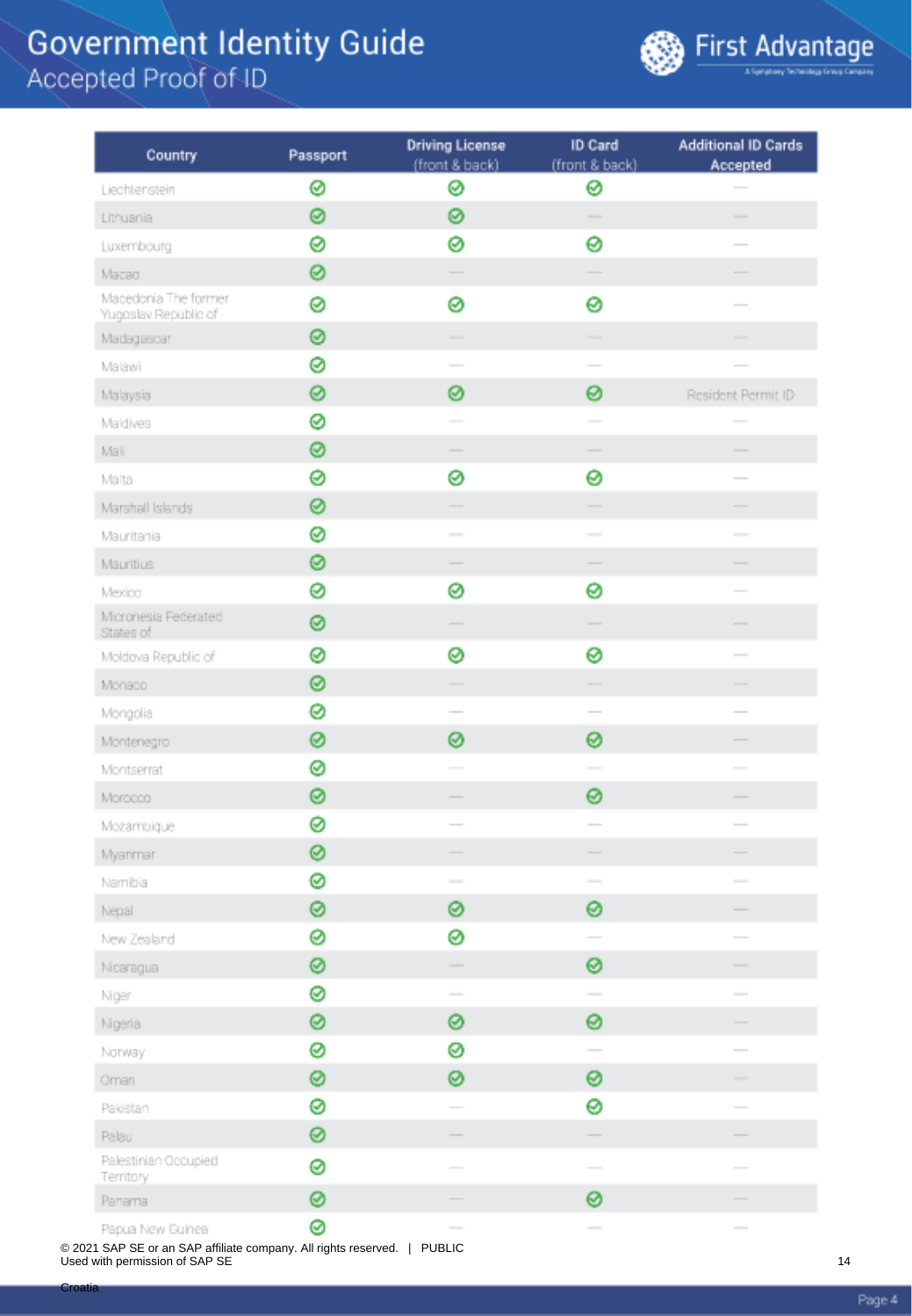

| Country                             | Passport | <b>Driving License</b><br>(front & back)                                                                                                                                                                                                                                                                                                                                                                                                                                   | ID Card<br>(front & back)                                                                                                                                                                                                                                                                                                                                                                                                                                                  | <b>Additional ID Cards</b><br>Accepted                                                                                                                                                                                                                                                                                                                                                                                                                                     |
|-------------------------------------|----------|----------------------------------------------------------------------------------------------------------------------------------------------------------------------------------------------------------------------------------------------------------------------------------------------------------------------------------------------------------------------------------------------------------------------------------------------------------------------------|----------------------------------------------------------------------------------------------------------------------------------------------------------------------------------------------------------------------------------------------------------------------------------------------------------------------------------------------------------------------------------------------------------------------------------------------------------------------------|----------------------------------------------------------------------------------------------------------------------------------------------------------------------------------------------------------------------------------------------------------------------------------------------------------------------------------------------------------------------------------------------------------------------------------------------------------------------------|
| Paraguay                            | 0        | ⊗                                                                                                                                                                                                                                                                                                                                                                                                                                                                          | 0                                                                                                                                                                                                                                                                                                                                                                                                                                                                          |                                                                                                                                                                                                                                                                                                                                                                                                                                                                            |
| Peru                                | ⊗        | ⊗                                                                                                                                                                                                                                                                                                                                                                                                                                                                          | 0                                                                                                                                                                                                                                                                                                                                                                                                                                                                          |                                                                                                                                                                                                                                                                                                                                                                                                                                                                            |
| Philippines                         | 0        | ⊗                                                                                                                                                                                                                                                                                                                                                                                                                                                                          | 0                                                                                                                                                                                                                                                                                                                                                                                                                                                                          | Postal ID; SSS - Social<br>Security System Card;<br>Unified Multi-Purpose ID                                                                                                                                                                                                                                                                                                                                                                                               |
| Poland                              | 0        | ⊗                                                                                                                                                                                                                                                                                                                                                                                                                                                                          | 0                                                                                                                                                                                                                                                                                                                                                                                                                                                                          |                                                                                                                                                                                                                                                                                                                                                                                                                                                                            |
| Portugal                            | 0        | ø                                                                                                                                                                                                                                                                                                                                                                                                                                                                          | 0                                                                                                                                                                                                                                                                                                                                                                                                                                                                          |                                                                                                                                                                                                                                                                                                                                                                                                                                                                            |
| Qatar                               | 0        | ⊗                                                                                                                                                                                                                                                                                                                                                                                                                                                                          |                                                                                                                                                                                                                                                                                                                                                                                                                                                                            |                                                                                                                                                                                                                                                                                                                                                                                                                                                                            |
| Russian Federation                  | 0        | 0                                                                                                                                                                                                                                                                                                                                                                                                                                                                          | 0                                                                                                                                                                                                                                                                                                                                                                                                                                                                          | Resident Permit ID                                                                                                                                                                                                                                                                                                                                                                                                                                                         |
| Rwanda                              | ø        |                                                                                                                                                                                                                                                                                                                                                                                                                                                                            | 0                                                                                                                                                                                                                                                                                                                                                                                                                                                                          |                                                                                                                                                                                                                                                                                                                                                                                                                                                                            |
| Saint Kitts and Nevis               | ⊗        |                                                                                                                                                                                                                                                                                                                                                                                                                                                                            |                                                                                                                                                                                                                                                                                                                                                                                                                                                                            |                                                                                                                                                                                                                                                                                                                                                                                                                                                                            |
| Saint Lucia                         | 0        |                                                                                                                                                                                                                                                                                                                                                                                                                                                                            |                                                                                                                                                                                                                                                                                                                                                                                                                                                                            |                                                                                                                                                                                                                                                                                                                                                                                                                                                                            |
| Saint Vincent and the<br>Grenadines | 0        |                                                                                                                                                                                                                                                                                                                                                                                                                                                                            |                                                                                                                                                                                                                                                                                                                                                                                                                                                                            |                                                                                                                                                                                                                                                                                                                                                                                                                                                                            |
| San Marino                          | 0        |                                                                                                                                                                                                                                                                                                                                                                                                                                                                            | $\sim$                                                                                                                                                                                                                                                                                                                                                                                                                                                                     |                                                                                                                                                                                                                                                                                                                                                                                                                                                                            |
| Sao Tome and Principe               | 0        |                                                                                                                                                                                                                                                                                                                                                                                                                                                                            |                                                                                                                                                                                                                                                                                                                                                                                                                                                                            |                                                                                                                                                                                                                                                                                                                                                                                                                                                                            |
| Saudi Arabia                        | 0        | ⊗                                                                                                                                                                                                                                                                                                                                                                                                                                                                          | $\sim$                                                                                                                                                                                                                                                                                                                                                                                                                                                                     | $\sim$                                                                                                                                                                                                                                                                                                                                                                                                                                                                     |
| Senegal                             | ⊗        |                                                                                                                                                                                                                                                                                                                                                                                                                                                                            | 0                                                                                                                                                                                                                                                                                                                                                                                                                                                                          |                                                                                                                                                                                                                                                                                                                                                                                                                                                                            |
| Serbia                              | 0        | ⊗                                                                                                                                                                                                                                                                                                                                                                                                                                                                          | 0                                                                                                                                                                                                                                                                                                                                                                                                                                                                          |                                                                                                                                                                                                                                                                                                                                                                                                                                                                            |
| Seychelles                          | 0        |                                                                                                                                                                                                                                                                                                                                                                                                                                                                            | $\qquad \qquad$                                                                                                                                                                                                                                                                                                                                                                                                                                                            |                                                                                                                                                                                                                                                                                                                                                                                                                                                                            |
| Sierra Leone                        | 0        | $\sim$                                                                                                                                                                                                                                                                                                                                                                                                                                                                     | 0                                                                                                                                                                                                                                                                                                                                                                                                                                                                          |                                                                                                                                                                                                                                                                                                                                                                                                                                                                            |
| Singapore                           | 0        | ⊗                                                                                                                                                                                                                                                                                                                                                                                                                                                                          | 0                                                                                                                                                                                                                                                                                                                                                                                                                                                                          | Singapore Employment<br>Pass                                                                                                                                                                                                                                                                                                                                                                                                                                               |
| Slovakia                            | 0        | ⊗                                                                                                                                                                                                                                                                                                                                                                                                                                                                          | 0                                                                                                                                                                                                                                                                                                                                                                                                                                                                          |                                                                                                                                                                                                                                                                                                                                                                                                                                                                            |
| Slovenia                            | 0        | ⊗                                                                                                                                                                                                                                                                                                                                                                                                                                                                          | 0                                                                                                                                                                                                                                                                                                                                                                                                                                                                          |                                                                                                                                                                                                                                                                                                                                                                                                                                                                            |
| South Africa                        | 0        | ⊗                                                                                                                                                                                                                                                                                                                                                                                                                                                                          | 0                                                                                                                                                                                                                                                                                                                                                                                                                                                                          | $\frac{1}{2} \left( \frac{1}{2} \right) \left( \frac{1}{2} \right) \left( \frac{1}{2} \right) \left( \frac{1}{2} \right) \left( \frac{1}{2} \right) \left( \frac{1}{2} \right) \left( \frac{1}{2} \right) \left( \frac{1}{2} \right) \left( \frac{1}{2} \right) \left( \frac{1}{2} \right) \left( \frac{1}{2} \right) \left( \frac{1}{2} \right) \left( \frac{1}{2} \right) \left( \frac{1}{2} \right) \left( \frac{1}{2} \right) \left( \frac{1}{2} \right) \left( \frac$ |
| South Sudan                         | ⊗        | $\sim$                                                                                                                                                                                                                                                                                                                                                                                                                                                                     | $\frac{1}{2} \left( \frac{1}{2} \right) \left( \frac{1}{2} \right) \left( \frac{1}{2} \right) \left( \frac{1}{2} \right) \left( \frac{1}{2} \right) \left( \frac{1}{2} \right) \left( \frac{1}{2} \right) \left( \frac{1}{2} \right) \left( \frac{1}{2} \right) \left( \frac{1}{2} \right) \left( \frac{1}{2} \right) \left( \frac{1}{2} \right) \left( \frac{1}{2} \right) \left( \frac{1}{2} \right) \left( \frac{1}{2} \right) \left( \frac{1}{2} \right) \left( \frac$ | -                                                                                                                                                                                                                                                                                                                                                                                                                                                                          |
| Spain                               | 0        | ⊗                                                                                                                                                                                                                                                                                                                                                                                                                                                                          | 0                                                                                                                                                                                                                                                                                                                                                                                                                                                                          |                                                                                                                                                                                                                                                                                                                                                                                                                                                                            |
| Sri Lanka                           | ⊗        | 0                                                                                                                                                                                                                                                                                                                                                                                                                                                                          |                                                                                                                                                                                                                                                                                                                                                                                                                                                                            |                                                                                                                                                                                                                                                                                                                                                                                                                                                                            |
| Sudan                               | ⊗        | $\frac{1}{2} \left( \frac{1}{2} \right) \left( \frac{1}{2} \right) \left( \frac{1}{2} \right) \left( \frac{1}{2} \right) \left( \frac{1}{2} \right) \left( \frac{1}{2} \right) \left( \frac{1}{2} \right) \left( \frac{1}{2} \right) \left( \frac{1}{2} \right) \left( \frac{1}{2} \right) \left( \frac{1}{2} \right) \left( \frac{1}{2} \right) \left( \frac{1}{2} \right) \left( \frac{1}{2} \right) \left( \frac{1}{2} \right) \left( \frac{1}{2} \right) \left( \frac$ | $\frac{1}{2} \left( \frac{1}{2} \right) \left( \frac{1}{2} \right) \left( \frac{1}{2} \right) \left( \frac{1}{2} \right) \left( \frac{1}{2} \right) \left( \frac{1}{2} \right) \left( \frac{1}{2} \right) \left( \frac{1}{2} \right) \left( \frac{1}{2} \right) \left( \frac{1}{2} \right) \left( \frac{1}{2} \right) \left( \frac{1}{2} \right) \left( \frac{1}{2} \right) \left( \frac{1}{2} \right) \left( \frac{1}{2} \right) \left( \frac{1}{2} \right) \left( \frac$ | $\frac{1}{2}$                                                                                                                                                                                                                                                                                                                                                                                                                                                              |
| Suriname                            | ⊗        |                                                                                                                                                                                                                                                                                                                                                                                                                                                                            |                                                                                                                                                                                                                                                                                                                                                                                                                                                                            |                                                                                                                                                                                                                                                                                                                                                                                                                                                                            |
| Swaziand                            | ⊗        | $\overline{\phantom{a}}$                                                                                                                                                                                                                                                                                                                                                                                                                                                   | $\overline{\phantom{a}}$                                                                                                                                                                                                                                                                                                                                                                                                                                                   |                                                                                                                                                                                                                                                                                                                                                                                                                                                                            |
| Sweden                              | ⊗        | ⊗                                                                                                                                                                                                                                                                                                                                                                                                                                                                          | 0                                                                                                                                                                                                                                                                                                                                                                                                                                                                          |                                                                                                                                                                                                                                                                                                                                                                                                                                                                            |
| Switzerland                         | ⊗        | ⊗                                                                                                                                                                                                                                                                                                                                                                                                                                                                          | 0                                                                                                                                                                                                                                                                                                                                                                                                                                                                          | $\overline{\phantom{a}}$                                                                                                                                                                                                                                                                                                                                                                                                                                                   |
| Syrian Arab Republic                | ⊗        |                                                                                                                                                                                                                                                                                                                                                                                                                                                                            |                                                                                                                                                                                                                                                                                                                                                                                                                                                                            |                                                                                                                                                                                                                                                                                                                                                                                                                                                                            |
| Taiwan                              | ⊗        |                                                                                                                                                                                                                                                                                                                                                                                                                                                                            | $\overline{\phantom{a}}$                                                                                                                                                                                                                                                                                                                                                                                                                                                   | $\overline{\phantom{a}}$                                                                                                                                                                                                                                                                                                                                                                                                                                                   |
| Tajikistan                          | ⊗        |                                                                                                                                                                                                                                                                                                                                                                                                                                                                            |                                                                                                                                                                                                                                                                                                                                                                                                                                                                            |                                                                                                                                                                                                                                                                                                                                                                                                                                                                            |
| Tanzania United Repub-<br>ic of     | ⊗        |                                                                                                                                                                                                                                                                                                                                                                                                                                                                            | $\sim$                                                                                                                                                                                                                                                                                                                                                                                                                                                                     |                                                                                                                                                                                                                                                                                                                                                                                                                                                                            |
| Thailand                            | 0        |                                                                                                                                                                                                                                                                                                                                                                                                                                                                            | 0                                                                                                                                                                                                                                                                                                                                                                                                                                                                          |                                                                                                                                                                                                                                                                                                                                                                                                                                                                            |
| Timor Leste                         | ⊗        |                                                                                                                                                                                                                                                                                                                                                                                                                                                                            |                                                                                                                                                                                                                                                                                                                                                                                                                                                                            |                                                                                                                                                                                                                                                                                                                                                                                                                                                                            |

© 2021 SAP SE or an SAP affiliate company. All rights reserved. | PUBLIC Used with permission of SAP SE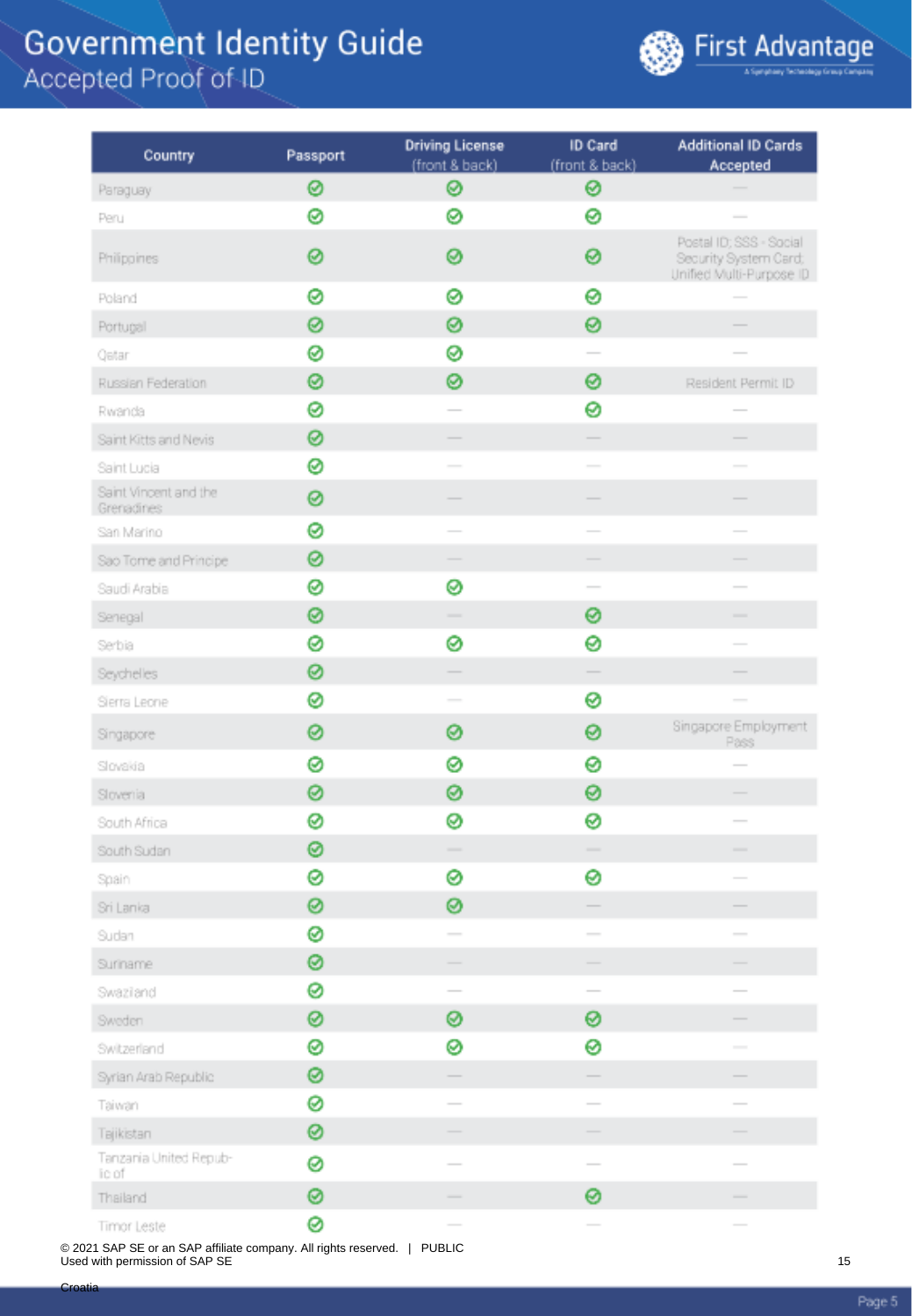

| Country                             | Passport | <b>Driving License</b><br>(front & back)                                                                                                                                                                                                                                                                                                                                                                                                                                   | ID Card<br>(front & back)                                                                                                                                                                                                                                                                                                                                                                                                                                                  | <b>Additional ID Cards</b><br>Accepted                                                                                                                                                                                                                                                                                                                                                                                                                                     |  |
|-------------------------------------|----------|----------------------------------------------------------------------------------------------------------------------------------------------------------------------------------------------------------------------------------------------------------------------------------------------------------------------------------------------------------------------------------------------------------------------------------------------------------------------------|----------------------------------------------------------------------------------------------------------------------------------------------------------------------------------------------------------------------------------------------------------------------------------------------------------------------------------------------------------------------------------------------------------------------------------------------------------------------------|----------------------------------------------------------------------------------------------------------------------------------------------------------------------------------------------------------------------------------------------------------------------------------------------------------------------------------------------------------------------------------------------------------------------------------------------------------------------------|--|
| Togo                                | 0        |                                                                                                                                                                                                                                                                                                                                                                                                                                                                            |                                                                                                                                                                                                                                                                                                                                                                                                                                                                            |                                                                                                                                                                                                                                                                                                                                                                                                                                                                            |  |
| Tonga                               | 0        | $\frac{1}{2} \left( \frac{1}{2} \right) \left( \frac{1}{2} \right) \left( \frac{1}{2} \right) \left( \frac{1}{2} \right) \left( \frac{1}{2} \right) \left( \frac{1}{2} \right) \left( \frac{1}{2} \right) \left( \frac{1}{2} \right) \left( \frac{1}{2} \right) \left( \frac{1}{2} \right) \left( \frac{1}{2} \right) \left( \frac{1}{2} \right) \left( \frac{1}{2} \right) \left( \frac{1}{2} \right) \left( \frac{1}{2} \right) \left( \frac{1}{2} \right) \left( \frac$ | $\sim$                                                                                                                                                                                                                                                                                                                                                                                                                                                                     | $\frac{1}{2}$                                                                                                                                                                                                                                                                                                                                                                                                                                                              |  |
| Trinidad and Tobago                 | 0        |                                                                                                                                                                                                                                                                                                                                                                                                                                                                            |                                                                                                                                                                                                                                                                                                                                                                                                                                                                            |                                                                                                                                                                                                                                                                                                                                                                                                                                                                            |  |
| Tunisia                             | 0        | Ø                                                                                                                                                                                                                                                                                                                                                                                                                                                                          | $\overline{\phantom{a}}$                                                                                                                                                                                                                                                                                                                                                                                                                                                   | $\overline{\phantom{a}}$                                                                                                                                                                                                                                                                                                                                                                                                                                                   |  |
| Turkey                              | 0        | $\frac{1}{2} \left( \frac{1}{2} \right) \left( \frac{1}{2} \right) \left( \frac{1}{2} \right) \left( \frac{1}{2} \right) \left( \frac{1}{2} \right) \left( \frac{1}{2} \right) \left( \frac{1}{2} \right) \left( \frac{1}{2} \right) \left( \frac{1}{2} \right) \left( \frac{1}{2} \right) \left( \frac{1}{2} \right) \left( \frac{1}{2} \right) \left( \frac{1}{2} \right) \left( \frac{1}{2} \right) \left( \frac{1}{2} \right) \left( \frac{1}{2} \right) \left( \frac$ | ⊗                                                                                                                                                                                                                                                                                                                                                                                                                                                                          | $\frac{1}{2}$                                                                                                                                                                                                                                                                                                                                                                                                                                                              |  |
| Turkmenistan                        | 0        | $\sim$                                                                                                                                                                                                                                                                                                                                                                                                                                                                     | $\sim$                                                                                                                                                                                                                                                                                                                                                                                                                                                                     | $\frac{1}{2}$                                                                                                                                                                                                                                                                                                                                                                                                                                                              |  |
| Turks and Caicos Islands            | 0        |                                                                                                                                                                                                                                                                                                                                                                                                                                                                            |                                                                                                                                                                                                                                                                                                                                                                                                                                                                            |                                                                                                                                                                                                                                                                                                                                                                                                                                                                            |  |
| Uganda                              | 0        | ⊗                                                                                                                                                                                                                                                                                                                                                                                                                                                                          | $\overline{\phantom{a}}$                                                                                                                                                                                                                                                                                                                                                                                                                                                   | $\overline{\phantom{a}}$                                                                                                                                                                                                                                                                                                                                                                                                                                                   |  |
| Ukraine                             | 0        | 0                                                                                                                                                                                                                                                                                                                                                                                                                                                                          | $\frac{1}{2}$                                                                                                                                                                                                                                                                                                                                                                                                                                                              | -                                                                                                                                                                                                                                                                                                                                                                                                                                                                          |  |
| United Arab Emirates                | ø        | ø                                                                                                                                                                                                                                                                                                                                                                                                                                                                          | 0                                                                                                                                                                                                                                                                                                                                                                                                                                                                          | $\frac{1}{2} \left( \frac{1}{2} \right) \left( \frac{1}{2} \right) \left( \frac{1}{2} \right) \left( \frac{1}{2} \right) \left( \frac{1}{2} \right) \left( \frac{1}{2} \right) \left( \frac{1}{2} \right) \left( \frac{1}{2} \right) \left( \frac{1}{2} \right) \left( \frac{1}{2} \right) \left( \frac{1}{2} \right) \left( \frac{1}{2} \right) \left( \frac{1}{2} \right) \left( \frac{1}{2} \right) \left( \frac{1}{2} \right) \left( \frac{1}{2} \right) \left( \frac$ |  |
| United Kingdom                      | Ø        | Ø                                                                                                                                                                                                                                                                                                                                                                                                                                                                          | ⊗                                                                                                                                                                                                                                                                                                                                                                                                                                                                          | CitizenCard; IND<br>(Immigration & National<br>Directorate Application<br>Registration Card)                                                                                                                                                                                                                                                                                                                                                                               |  |
| <b>Uruguay</b>                      | 0        | ø                                                                                                                                                                                                                                                                                                                                                                                                                                                                          | 0                                                                                                                                                                                                                                                                                                                                                                                                                                                                          | $\frac{1}{2}$                                                                                                                                                                                                                                                                                                                                                                                                                                                              |  |
| Uzbekistan                          | 0        | $\overline{\phantom{a}}$                                                                                                                                                                                                                                                                                                                                                                                                                                                   | $\overline{\phantom{a}}$                                                                                                                                                                                                                                                                                                                                                                                                                                                   | $\overline{\phantom{a}}$                                                                                                                                                                                                                                                                                                                                                                                                                                                   |  |
| Vanuatu                             | 0        |                                                                                                                                                                                                                                                                                                                                                                                                                                                                            |                                                                                                                                                                                                                                                                                                                                                                                                                                                                            |                                                                                                                                                                                                                                                                                                                                                                                                                                                                            |  |
| Venezuela Bolivarian<br>Republic of | ⊗        | ø                                                                                                                                                                                                                                                                                                                                                                                                                                                                          | 0                                                                                                                                                                                                                                                                                                                                                                                                                                                                          |                                                                                                                                                                                                                                                                                                                                                                                                                                                                            |  |
| Vietnam                             | ⊗        | $\frac{1}{2}$                                                                                                                                                                                                                                                                                                                                                                                                                                                              | 0                                                                                                                                                                                                                                                                                                                                                                                                                                                                          | $\frac{1}{2}$                                                                                                                                                                                                                                                                                                                                                                                                                                                              |  |
| Western Sahara                      |          |                                                                                                                                                                                                                                                                                                                                                                                                                                                                            | $\overline{\phantom{a}}$                                                                                                                                                                                                                                                                                                                                                                                                                                                   | $\overline{\phantom{a}}$                                                                                                                                                                                                                                                                                                                                                                                                                                                   |  |
| Yemen                               | ⊗        |                                                                                                                                                                                                                                                                                                                                                                                                                                                                            |                                                                                                                                                                                                                                                                                                                                                                                                                                                                            |                                                                                                                                                                                                                                                                                                                                                                                                                                                                            |  |
| Zambia                              | 0        |                                                                                                                                                                                                                                                                                                                                                                                                                                                                            | $\frac{1}{2} \left( \frac{1}{2} \right) \left( \frac{1}{2} \right) \left( \frac{1}{2} \right) \left( \frac{1}{2} \right) \left( \frac{1}{2} \right) \left( \frac{1}{2} \right) \left( \frac{1}{2} \right) \left( \frac{1}{2} \right) \left( \frac{1}{2} \right) \left( \frac{1}{2} \right) \left( \frac{1}{2} \right) \left( \frac{1}{2} \right) \left( \frac{1}{2} \right) \left( \frac{1}{2} \right) \left( \frac{1}{2} \right) \left( \frac{1}{2} \right) \left( \frac$ |                                                                                                                                                                                                                                                                                                                                                                                                                                                                            |  |
| Zimbabwe                            | ⊗        | $\sim$                                                                                                                                                                                                                                                                                                                                                                                                                                                                     | $\sim$                                                                                                                                                                                                                                                                                                                                                                                                                                                                     | $\frac{1}{2}$                                                                                                                                                                                                                                                                                                                                                                                                                                                              |  |

Page 6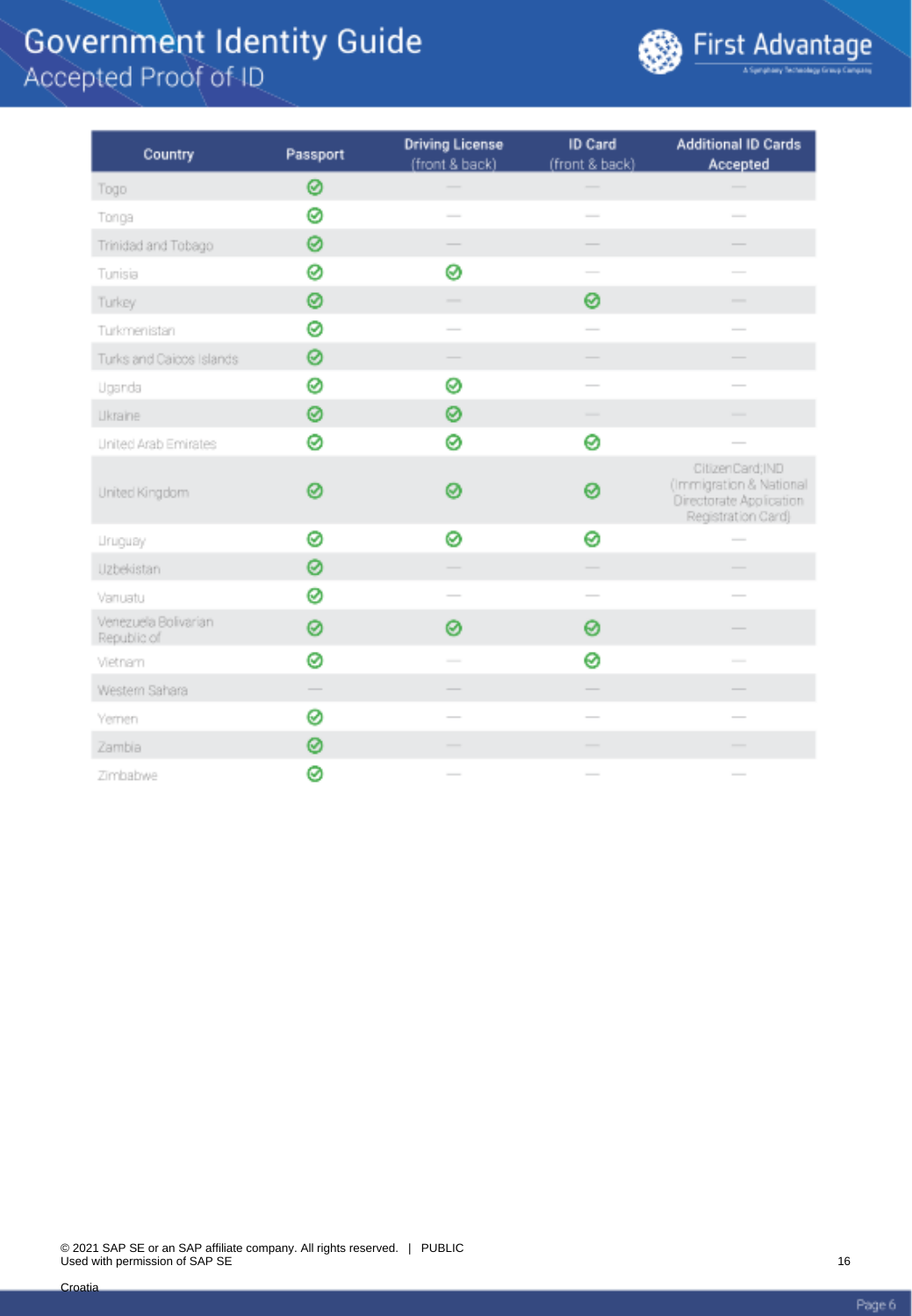### **List of Criminal Check Requirements**

| <b>Country</b>                              | ID<br>document | in           | Address National Proof of<br>ID<br>country   number   address | current | Place of<br>Birth (City Parent's<br>and<br>Country) | names        | Mother's<br><b>Maiden</b><br>name | <b>Applicant</b> | Country-<br>specific<br>assistanceauthorisation<br>form | Fingerprints |
|---------------------------------------------|----------------|--------------|---------------------------------------------------------------|---------|-----------------------------------------------------|--------------|-----------------------------------|------------------|---------------------------------------------------------|--------------|
| Andorra                                     | $\checkmark$   | $\checkmark$ |                                                               |         | $\checkmark$                                        | $\checkmark$ |                                   |                  |                                                         |              |
| Angola                                      | $\checkmark$   | $\checkmark$ |                                                               |         |                                                     |              |                                   |                  |                                                         |              |
| <b>Austria</b>                              | $\checkmark$   | $\checkmark$ |                                                               |         |                                                     |              |                                   | $\checkmark$     |                                                         |              |
| <b>Benin</b>                                |                | $\checkmark$ |                                                               |         |                                                     |              |                                   |                  |                                                         |              |
| <b>Brunei</b>                               | $\checkmark$   | $\checkmark$ |                                                               |         |                                                     |              |                                   |                  |                                                         |              |
| Cambodia                                    |                | $\checkmark$ |                                                               |         |                                                     |              |                                   |                  |                                                         |              |
| <b>Cameroon</b>                             |                | $\checkmark$ |                                                               |         |                                                     |              |                                   |                  |                                                         |              |
| Central<br><b>Africa</b><br><b>Republic</b> |                | $\checkmark$ |                                                               |         |                                                     |              |                                   |                  |                                                         |              |
| Chad                                        |                | $\checkmark$ |                                                               |         |                                                     |              |                                   |                  |                                                         |              |
| <b>Cook Island</b>                          |                | $\checkmark$ |                                                               |         |                                                     |              |                                   |                  |                                                         |              |
| Cote<br>D'Lvoire                            |                | $\checkmark$ |                                                               |         |                                                     |              |                                   |                  |                                                         |              |
| <b>Croatia</b>                              |                | $\checkmark$ |                                                               |         |                                                     |              |                                   |                  |                                                         |              |
| <b>Cyprus</b>                               |                | $\checkmark$ |                                                               |         |                                                     |              |                                   |                  |                                                         |              |
| <b>Czech</b><br><b>Republic</b>             |                | $\checkmark$ |                                                               |         |                                                     |              |                                   |                  |                                                         |              |
| Ecuador                                     |                | $\checkmark$ |                                                               |         |                                                     |              |                                   |                  |                                                         |              |
| Egypt                                       |                | $\checkmark$ |                                                               |         |                                                     |              |                                   |                  |                                                         |              |
| <b>Faroe Island</b>                         |                | $\checkmark$ |                                                               |         |                                                     |              |                                   |                  |                                                         |              |
| Finland                                     |                | $\checkmark$ | $\checkmark$                                                  |         | $\checkmark$                                        |              |                                   |                  | $\checkmark$                                            |              |
| Germany                                     |                | $\checkmark$ |                                                               |         |                                                     |              |                                   | $\checkmark$     | $\checkmark$                                            |              |
| Ghana                                       |                | $\checkmark$ |                                                               |         |                                                     |              |                                   |                  |                                                         |              |
| Gibraltar                                   | $\checkmark$   | $\checkmark$ |                                                               |         |                                                     |              |                                   |                  |                                                         |              |
| Greenland                                   | $\checkmark$   | $\checkmark$ |                                                               |         |                                                     |              |                                   |                  | $\checkmark$                                            |              |
| Grenada                                     | $\checkmark$   | $\checkmark$ |                                                               |         |                                                     |              |                                   |                  |                                                         |              |
| <b>Isle of Man</b>                          | $\checkmark$   | $\checkmark$ |                                                               |         |                                                     |              |                                   |                  |                                                         |              |
| Lebanon                                     |                | $\checkmark$ |                                                               |         |                                                     |              |                                   |                  |                                                         |              |
| Liechtenstei<br><u> n</u>                   |                | $\checkmark$ |                                                               |         |                                                     |              |                                   | $\checkmark$     |                                                         |              |
| Lithuania                                   | $\checkmark$   | $\checkmark$ |                                                               |         |                                                     |              |                                   |                  |                                                         |              |
| Luxembour<br><u>lg</u>                      | $\checkmark$   | $\checkmark$ |                                                               |         |                                                     |              |                                   |                  | $\checkmark$                                            |              |
| Maldives                                    | $\checkmark$   | $\checkmark$ |                                                               |         |                                                     |              |                                   |                  |                                                         |              |
| Malta                                       | $\checkmark$   | $\checkmark$ |                                                               |         |                                                     |              |                                   | $\checkmark$     |                                                         |              |
| <b>Mauritius</b>                            | $\checkmark$   | $\checkmark$ |                                                               |         |                                                     |              |                                   |                  |                                                         |              |
| Mayotte                                     | $\checkmark$   | $\checkmark$ |                                                               |         |                                                     |              |                                   |                  |                                                         |              |
| Nigeria                                     | $\checkmark$   | $\checkmark$ |                                                               |         |                                                     | $\checkmark$ |                                   |                  | $\checkmark$                                            | $\checkmark$ |